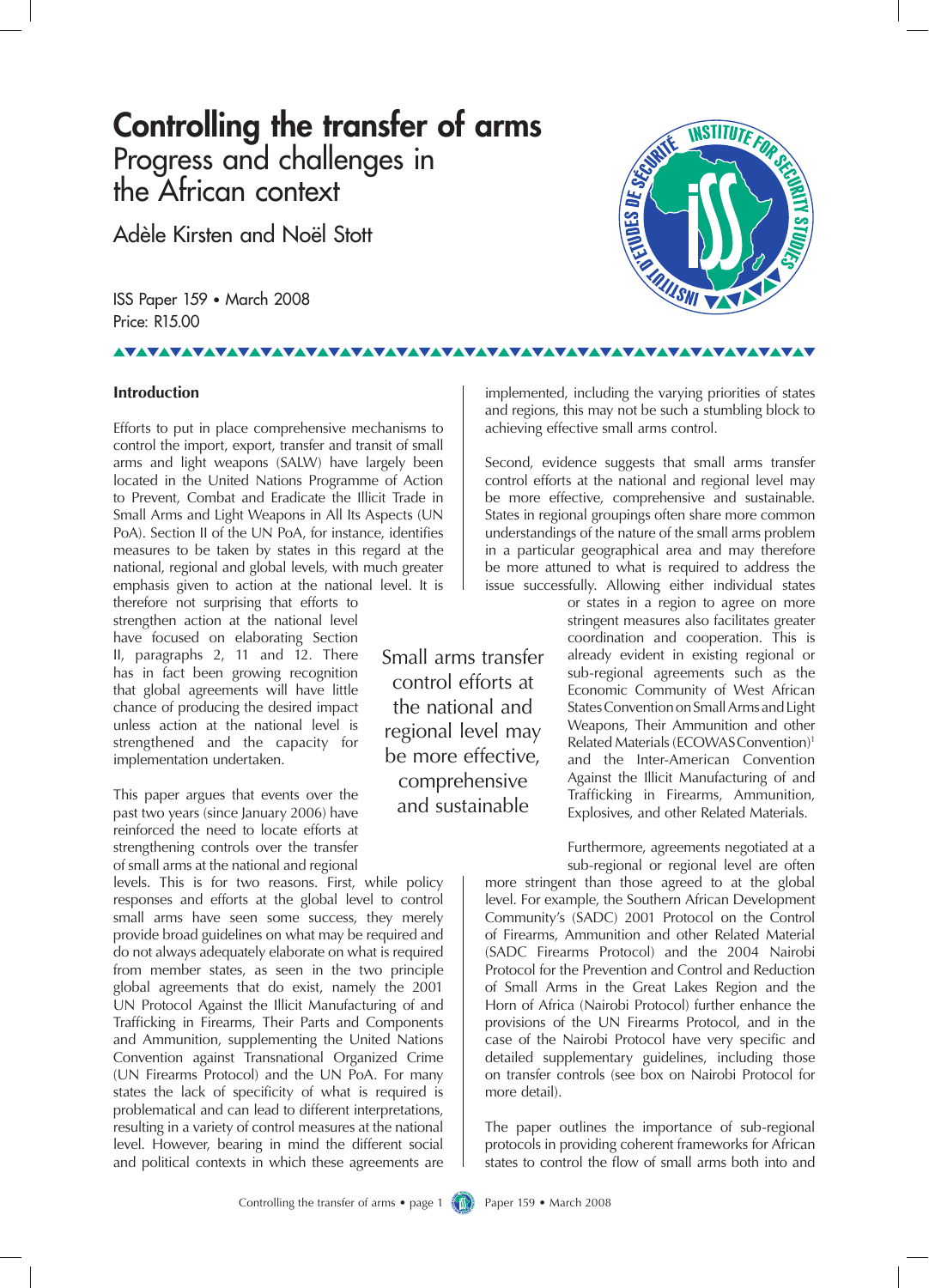across the region. The paper then examines Mauritius and South Africa, identifying the legislative framework which guides these two Southern African countries in their efforts to control the movement of weapons across their respective borders.

# **The UN PoA and transfer controls in context**

The UN has been the main international forum through which common understandings and standards on transfer controls have been elaborated and adopted. The most significant of these has been the UN PoA which, although limited in its scope, is the only politically binding global framework which prescribes a range of tools for states to combat and prevent the illicit trade in SALW at all levels, including state-tostate transfers.

By the time the PoA was negotiated in July 2001 there was sufficient international consensus that in order to regulate the trade in SALW effectively, it was vital that 'common standards for licensing transfers of small arms include explicit authorizations by the exporting,

importing and transit States of the export, import and transit respectively of small arms and light weapons' (Crowley et al 2002).

However, the international community failed to build on this consensus during the final drafting of the UN PoA, resulting in only broad – and hence limited – reference to what is required from states with regard to transfer controls, even at regional and national levels. This gave rise to several new developments.

One new development was increased and ongoing efforts by some major global role-players, in particular the UK

government, to try build a coherent approach to putting the issue of transfer controls more firmly on the international agenda, and in particular through elaborating and strengthening key clauses in the UN PoA. This initiative was known as the Transfer Controls Initiative and was supported by a significant number of states as well as several leading arms control and disarmament non-governmental organisations (NGOs). The UK government also recognised the importance of building support for this initiative among those states most affected by armed violence, as well as among states situated in regions where the possibility of developing stronger regional agreements was more likely.

Another new development was the signing of several regional small arms control agreements which were able to build on the lessons learned through the UN PoA process. In this way they could avoid some of the pitfalls seen in previous agreements, but more

Despite the inability of the UN to agree to a follow-on programme, the UN PoA remains an important framework to eradicate the illicit trade in SALW

importantly they could put in place control mechanisms that were sensitive and relevant to regional contexts and dynamics – at least at the policy level. Perhaps the best example of this is the Nairobi Protocol, which will be discussed in more detail later.

One of the most significant aspects of the UN PoA is that it provides guidelines for coordinated action at the international, regional, national and local levels, highlighting the role of regional organisations in fostering this cooperation. For example, while the majority of states have appointed a national point of contact on small arms, less than half the states have convened a coordinating body.<sup>2</sup>

Although progress in implementing the UN PoA is uneven across states, the most significant progress has occurred at the regional level. Several regional organisations have in fact moved ahead of the UN PoA guidelines not just with regard to transfer controls but also in terms of strengthening national gun laws and brokering regulations. In addition, states in regions that have established regional agreements have gone

> the furthest in implementing their UN PoA obligations (Maze & Parker 2006). This is seen, for example, through the activities of regional coordinating bodies such as the Regional Centre for Small Arms (RECSA).

> Despite the inability of UN member states to agree to a follow-on programme at the UN Conference to Review Progress Made in the Implementation of the Programme of Action to Prevent, Combat and Eradicate the Illicit Trade in Small Arms and Light Weapons in All Its Aspects (26 June–9 July 2006), the UN PoA remains an important framework in which states have resolved to implement

and strengthen agreed norms and measures to prevent, combat and eradicate the illicit trade in SALW at the global, regional and national levels. In particular there is agreement that states will work together on measures to strengthen and enforce controls on arms transfers.

The UN PoA recognises that the effective regulation and control of legal small arms transfers is critical to ensuring that the diversion of weapons from legal transfers into illegal circulation is both prevented and reduced. To this end, the 'UN PoA includes important commitments that aim to ensure that states exercise effective controls over the legal transfer' of small arms as is seen in Section II, paragraph 2 (International Alert, Saferworld and University of Bradford 2006).

Efforts to strengthen paragraph 2 and others paragraphs such as 11 and 12 were rooted in the understanding that unless a set of common global standards on transfer controls could be agreed to, work undertaken

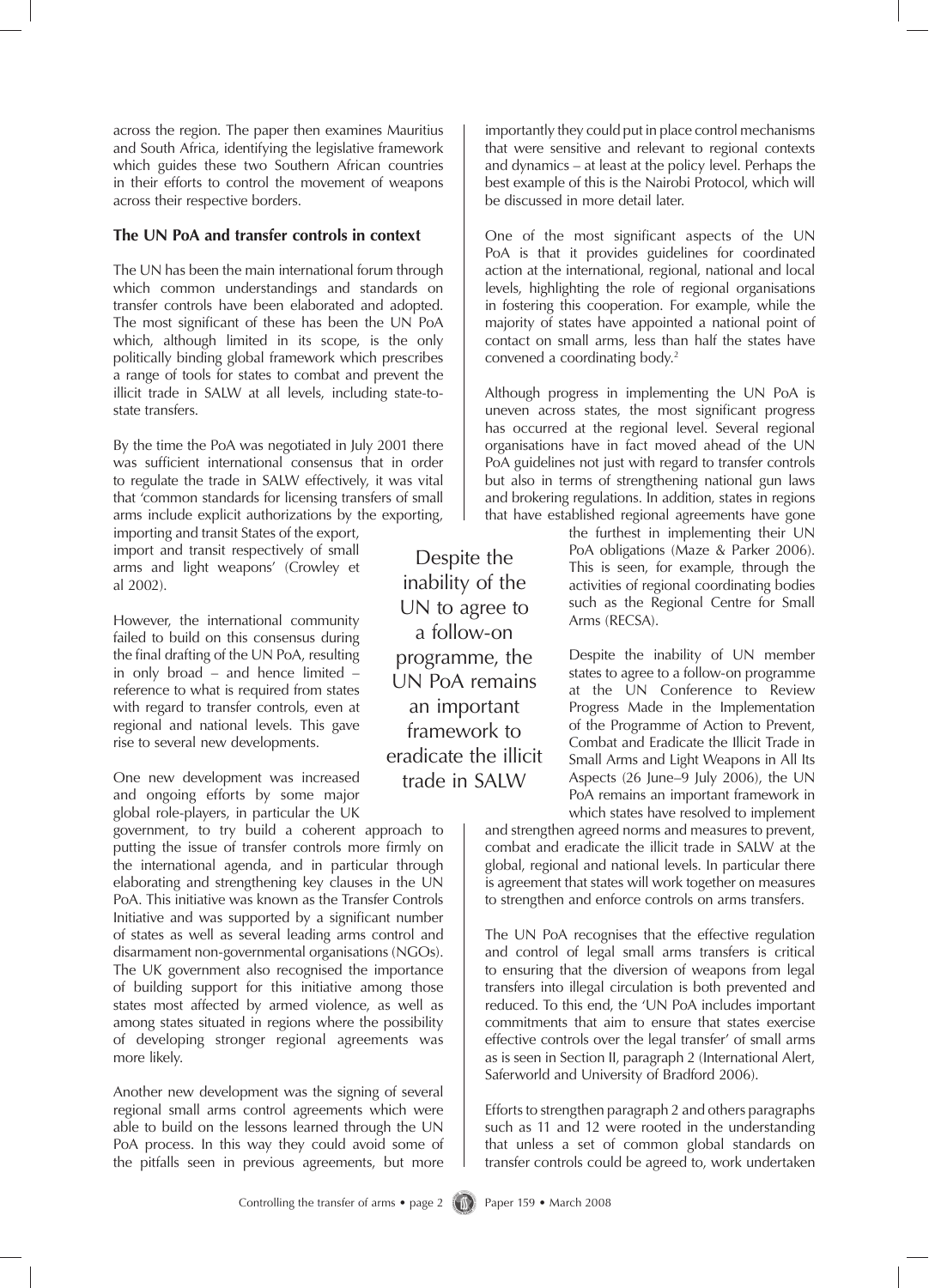at the national and regional levels would have limited impact, thereby underlining the importance of action at these levels. More recently the small arms control community has focused on expanding the notion of transfer controls and on developing a set of international guidelines to include all conventional weapons as well as small arms, leading towards an international treaty governing the arms trade in general.3 This is commonly referred to as the Arms Trade Treaty (ATT).

Oxfam, Amnesty International and the International Action Network on Small Arms (IANSA) have together launched an international campaign, 'Control Arms', which calls for effective arms controls to make people safer from the threat of armed violence. The Control Arms campaign argues that although the UN PoA and various regional protocols commit states to regulate the movement of weapons into and out of their borders, cooperation and control are limited if there is no common position and means to regulate the flow of weapons. Moreover, Control Arms campaign members believe that without a standard set of

global requirements to regulate the arms trade, only limited national mechanisms to monitor and regulate the trade in weapons will be developed. The ATT has therefore expanded the concept of arms transfers to refer to 'the import, export and transfer of all conventional arms' (Control Arms 2007).

IANSA, for example, has made the case for states to agree on a set of global principles on international arms transfers that is consistent with their existing responsibilities under international law.4 Others have published 'principles' which bring together states' existing obligations and indicate what, in their opinion,

are the best general rules for the effective control of international transfers of all conventional arms (including SALW) and ammunition.

## *Transfer controls before and after the Programme of Action*

The need to regulate the legal transfer of SALW between states gained prominence in the mid 1990s, with the Group of Governmental Experts (GGE) reporting to the UN General Assembly on General and Complete Disarmament for small arms (UNGA A/52/298) in 1997. The GGE's brief had been to examine the nature and extent of illicit small arms activities and to identify ways in which to curtail the illicit trade in weapons. The GGE also identified some of the destabilising effects of the ongoing proliferation of small arms, noting that: 'The excessive and destabilizing accumulation and transfer of small arms and light weapons is closely related to the increased incidence of internal conflicts and high

The Control Arms campaign believes that without a set of global requirements to regulate the trade, only limited national mechanisms to monitor the trade in weapons will be developed

levels of crime and violence' (UNGA A/52/298: 1997: section II, para 14).

The GGE further recognised the need for improved regulation controls in the transfer of weapons in the light of recent misuse of the state's right to import and export SALW (UNGA A/52/298: 1997: para 45). As a result the GGE recommended, *inter alia*, that all states should ensure that they have in place adequate laws, regulations and administrative procedures to exercise effective control over the legal possession of SALW and over their transfer in order to prevent illicit trafficking (UNGA A/52/298: 1997: para 80c).

In addition, the resolution passed at the UN General Assembly in 2006 recognised that:

'The absence of common international standards on the import, export and transfer of conventional arms is a contributory factor to conflict, the displacement of people, crime and terrorism, thereby undermining peace, reconciliation, safety, security, stability and sustainable development' (UNGA A/

RES/61/89).

Recognition of the necessity for transnational controls on arms transfers was not limited to international fora such as the UN. In 1997 the Inter-American Convention developed a control framework for the export, import and transit licensing of firearms, known as the Model Regulations for the Control of the International Movement of Firearms (Crowley et al 2002). These regulations had a significant impact on the text of the 2001 UN Firearms Protocol – which is the only legally binding and global small arms control agreement, and is another

example of the importance of work undertaken at national and regional levels.<sup>5</sup>

The objective of the UN Firearms Protocol is to promote, facilitate and strengthen cooperation among states in preventing, combating and eradicating the illicit manufacturing of and trafficking in firearms, their parts and components, and ammunition. By ratifying this protocol, states commit to adopting a series of crime control measures which include elements of transfer controls. States are, for example, required in their domestic legislation to set up a system of government authorisations or licensing to ensure the legitimate manufacturing of and trafficking in firearms.

It is now generally accepted that controlling the *legal* trade in small arms is critical to combating and preventing the *illicit* trade in weapons. Furthermore, it is also 'widely recognised that national legislation

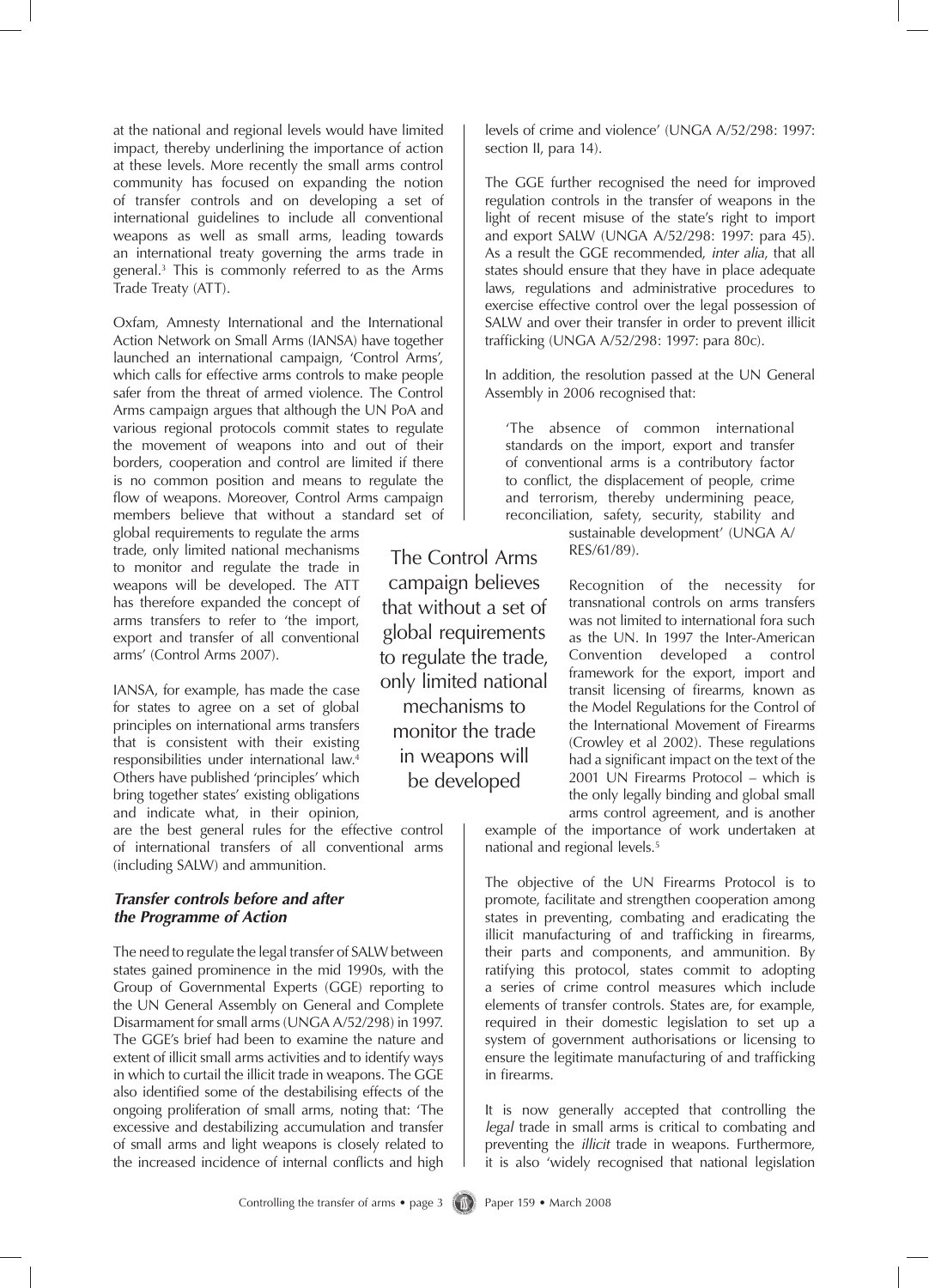and control regimes have an important place in effective national arms export and import control systems' (International Alert, Saferworld and University of Bradford 2006).

The emerging global consensus on the importance of focusing action at the national level is the result of a number of crucial international meetings and conferences. For example, participants at the 2003 Lancaster House Conference on strengthening export controls recognised the value of 'having national guidelines that governments can use in their case-bycase assessments of applications for the authorisation of SALW exports' (Lancaster House Conference 2003). Most states present confirmed that they have national guidelines as a basis for national decision-making.<sup>6</sup> Given this fact, many participants agreed that there is 'potential for developing a shared understanding of guidelines' for assessing transfer applications at the global level.

There have also been attempts to go beyond a narrow focus on exporting states to include importing and

transit states, as well as states that have any jurisdiction over brokering activities which may be associated with a particular transfer. This approach 'recognises the responsibilities, roles and concerns of all parties to a SALW transfer process, and not only those of the exporting state' (International Alert, Saferworld and University of Bradford 2006).

Moreover, this approach emphasises the importance of cooperation and consultation between the states that are directly concerned with authorising a possible SALW transfer, addressing the concern that exporting states are not necessarily in a better position than

importing states to assess the possible risks of an arms transfer.

Most participants also recognised that getting agreement on strict guidelines for SALW transfers could ultimately make a significant contribution to addressing the concerns about restricting arms transfers to non-state actors (International Alert, Saferworld and University of Bradford 2006). This is, of course, one of the sticking points: what is the breadth and ambit of arms transfer controls?

Many states believe that non-state actors need legitimate, legal access to arms and countries such as the US, for example, are reluctant to agree to a set of guidelines that would make access difficult or impossible. This remains one of the most contentious and divisive issues for UN member states when it comes to agreeing on globally appropriate and relevant transfer control mechanisms.

Many states believe that nonstate actors need legitimate, legal access to arms and are reluctant to set guidelines that would make access difficult

The challenge in the lead-up to the UN Small Arms Review Conference was whether it was possible, given the progress that had been achieved at the national and regional levels, to agree to a set of international small arms transfer control guidelines primarily through the elaboration and clarification of key commitments already undertaken by states as contained in section II of the UN PoA, in particular paragraph 11.

After much discussion on the nature of small arms transfer controls it is clear that the principle of developing common global standards is now widespread. However, this commitment to global standards is best understood and practiced at the national, regional and sub-regional levels. According to Mariani (2006) there are now well over 100 states that have national legislation in this regard or that 'have signed up to regional or multilateral agreements that commit them to apply a system of criteria-based arms transfer controls'.

The experience of strengthening controls at the national level has in a number of instances translated into the adoption of regional measures to regulate the small

> arms trade, often going further than what is proposed in either the UN PoA or the UN Firearms Protocol. In terms of enhancing and supporting the call for a set of global principles on arms transfers, it makes sense not to lose the experience gained at the national and regional levels over the past ten years but rather to build on the efforts to control the arms trade at these levels.

# **Understanding 'arms transfers'**

Legal arms transfers are 'transfers that occur with the involvement, whether active or passive, $7$  of governments or government authorities in accordance

with both national and international laws' (Small Arms Survey 2001:142). This means that the trade in weapons relies on a series of transactions to move the weapons from the manufacturer to the distributor, to the seller and eventually to the end user or buyer. In this chain of events there are a number of opportunities for the diversion of weapons into the illegal market.

The problems associated with the transfer of weapons range from the limited use of, and verification of, end-user certificates to a lack of efficient stockpile management. Other opportunities for the illicit trade in weapons have emerged out of deficient universal and coordinated export and import controls.

The locus of control was initially seen to be the responsibility of the arms supplier country, as is evident in some regional agreements such as the 2000 Bamako Declaration on an African Common Position on the Illicit Proliferation, Circulation and Trafficking of Small

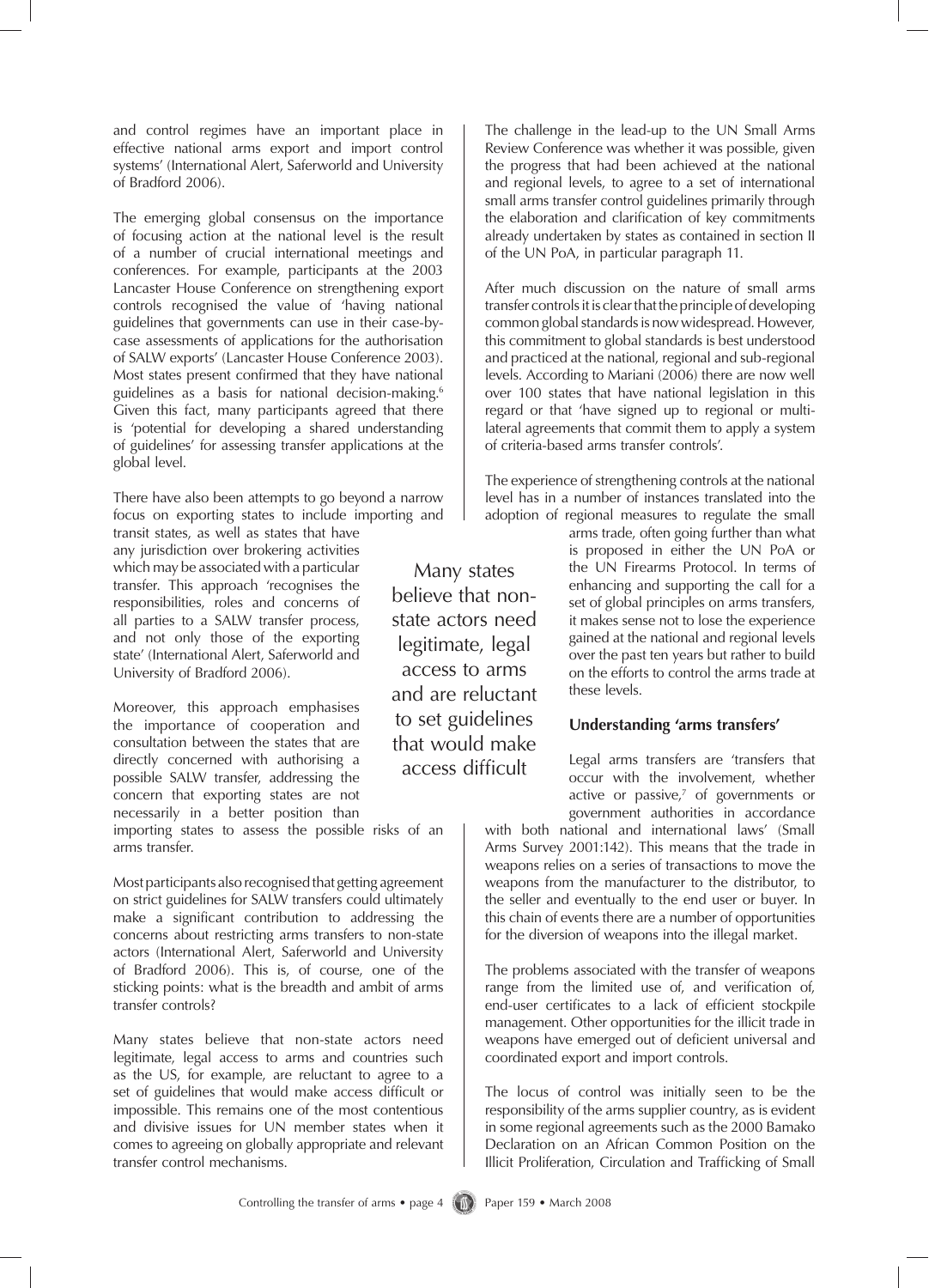Arms and Light Weapons (Bamako Declaration), as well as in a number of UN PoA paragraphs in which transfer controls are often referred to only in relation to the exporting state. Section II, paragraph 12 of the UN PoA, for example, refers only to the export and transit of small arms including the use of end-user certificates, whereas paragraphs 2 and 11 are more inclusive and make reference to import licensing and re-transfer.

It is widely recognised today, however, that both countries importing weapons and transit states share the responsibility to prevent diversion by ensuring that transactions are legitimate. The term 'transfer' therefore includes the import, export, transit and re-transfer and end-user certificate regimes in receiving and supplying countries. This terminology is generally accepted by the international community as including the key components of an effective transfer control regime. However, some would argue that this understanding of the term does not go far enough and that two additional elements need to be added to complete the picture, namely: transfers to non-state actors; and the regulation of brokers and their activities.

But transfer criteria are only one aspect of a state's overall arms transfer control system. An effective transfer control regime should include: systems for the registration and licensing of manufacturers, dealers and brokers; clear procedures for customs and border control officials; and well-defined delivery verification processes. These occur at the national level and should therefore be part and parcel of domestic legislation and procedures, with the possible backing of regional agreements. This is clearly stated in the UN PoA.

## **National system of transfer controls**

The UN has recognised that 'in some cases the illicit supply of small arms and light weapons has occurred because there is no adequate national system of controls on arms production, exports and imports, and because border customs personnel are poorly trained or corrupt' (UNGA A/52/298 1997: Section D:59).

There is a growing recognition among both states and civil society that developing adequate national legislation and/or strengthening existing legislation – which includes putting in place effective and efficient administrative procedures – are key factors in ensuring effective controls on small arms: that is, controls on the manufacture, transfer, import, export and transit of weapons, as well as brokering activities associated with the trade in small arms.

Placing emphasis on the locus of control at the national level also facilitates a more comprehensive

approach to ensuring enforcement. This can include partnerships between government agencies, industry and relevant civil society organisations (CSOs) as well as bilateral and regional cooperation. Importantly, this approach does not detract from or undermine efforts to build consensus for a global arms trade treaty but rather underscores the fact that work on small arms control has often been most effective and has had the biggest impact at regional and national level. It has also provided the best opportunity to implement both existing approaches (such as those contained in the UN PoA) and some new approaches (such as understanding the factors that fuel demand). Critically, it is at the national level where change matters most and where the primary goal of preventing and reducing the trade in weapons can most likely be realised.

# **Efforts at the regional level in Africa**

At the international level, the UN PoA provides the framework for the regional implementation of measures to curtail the proliferation of SALW. Initiatives in Africa

> and particularly in Southern Africa were frequently in advance of some of these initiatives in terms of content, while being perhaps slightly behind in terms of process (Small Arms Survey 2002:128).

> Over the past ten years, a range of innovative and far-reaching agreements have been concluded at the regional level across a diverse set of political, social and economic settings that have varied experiences of armed violence. One of the first examples is the European Code of Conduct on arms exports, which is a progressive control mechanism to establish legal guidelines for the trade in weapons. The EU developed a set of

guidelines to govern the trade in weapons in order to establish a common regional monitoring system that was in line with the international rhetoric articulated in the UN PoA (UNDP & WHO 2007).

In Africa, several policy efforts have been made by governments in their fight against the uncontrolled movement of small arms into and across the continent. These include the politically binding Bamako Declaration as well as the more recent (December 2005) African Common Position to the Review Conference on the Progress Made in the Implementation of the UN PoA, as articulated at the Second Continental Conference of African Government Experts on Illicit Trade in SALW. Others include legally binding instruments such as the SADC Firearms Protocol (2001), the Nairobi Protocol (2004) and the ECOWAS Convention (2006). According to Berkol (2007) the latter defines 'transfers' as any movement of arms and not only exports.

innovative agreements have been concluded at the regional level across a diverse set of political, social and economic settings

A range of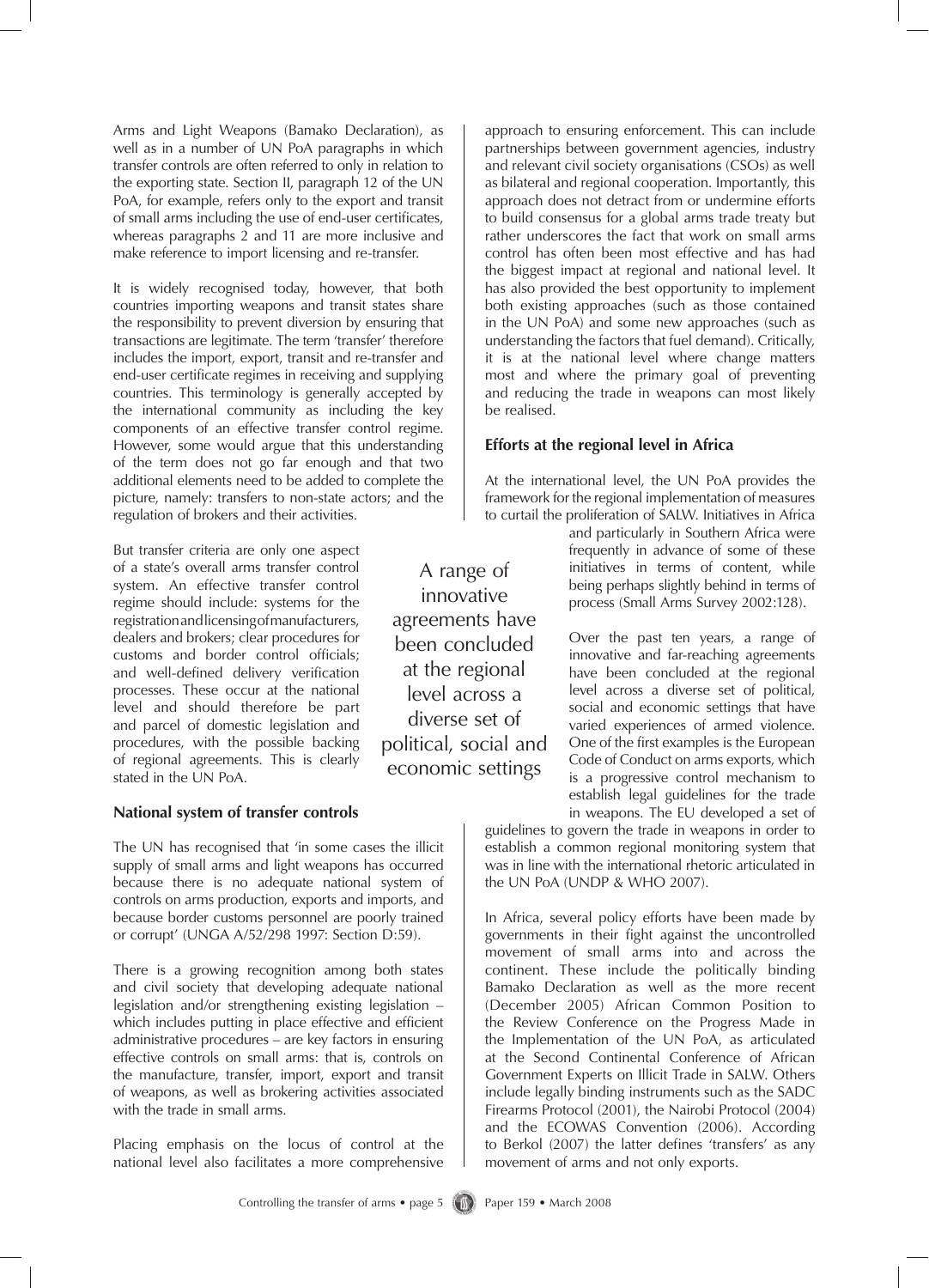The Bamako Declaration set a regional precedent for controlling arms transfers and strongly emphasises the responsibility of arms supplier countries in preventing the diversion of weapons, among others (see Bamako Declaration box).8 Although only politically binding, the declaration had a significant impact both continentally and internationally: it spurred a number of sub-regional legally binding conventions and influenced aspects of the UN PoA. The Bamako Declaration (2000) recommends that African Union (AU) member states should:

Encourage the codification and harmonization of legislation governing the manufacture, trading, brokering, possession and use of small arms and ammunition. Common standards should include, but not be limited to, marking, recordkeeping and control governing imports, exports and the licit trade.

#### **Bamako Declaration**

4. WE STRONGLY APPEAL to the wider international community and, particularly, to arms supplier countries, to:

- i. Accept that trade in small arms should be limited to governments and authorized registered licensed traders;
- ii. Actively engage, support and fund the efforts of OAU Member States in addressing the problem of the illicit proliferation, circulation and trafficking of small arms and light weapons in the continent;
- iii. Seriously consider ways to discourage and eliminate the practice of dumping excess weapons in African countries and in violation of arms embargoes;
- iv. Enact appropriate legislation and regulations to control arms transfers by manufacturers, suppliers, traders, brokers, shipping and transit agents;
- v. Enact stringent lays, regulations and administrative procedures to ensure the effective control over the transfer of small arms and light weapons, including mechanisms with a view to facilitating the identification of illicit arms transfers; …

The African Common Position to the Review Conference is an important framework document that complements the Bamako Declaration. The African Common Position:

- Recognises the need for African states to address the fundamental issues and root causes of conflict as important means by which armed violence in general (and in particular the availability, supply and demand for SALW) can be significantly reduced, if not eliminated
- Encourages states to adopt (as soon as possible where they do not exist) the necessary legislative and other measures to establish as a criminal offence under national law, the illicit manufacturing of, trafficking in, and illegal possession and use of SALW, ammunition and other related materials
- Urges states to provide rehabilitation and reintegration assistance to demobilised soldiers, ex-combatants and in particular child soldiers

It was noted further at the Namibia Conference at which the African Common Position was developed that a number of important initiatives introduced since 2001 have enriched the broader debate on illicit SALW, such as those related to the civilian possession of military-style SALW, the transfer of SALW to armed non-state actors, the Transfer Controls Initiative, as well as the ATT, and recognised that these discussions are continuing at their own pace outside the UN PoA review process.<sup>9</sup>

It was also agreed at the Namibia Conference that the AU Commission should convene a technical and legal workshop with the aim of developing a legally binding instrument to prevent, combat and eradicate the illicit trade in SALW.10

The Nairobi Protocol was adopted in April 2004 and entered into force on 5 May 2006. It elaborates on the Nairobi Declaration (March 2000), making the region the second in Africa after SADC to adopt a legally binding instrument on small arms. Under the agreement, governments are obliged to address the problem of internal conflict that has served as a magnet for light weapons flowing into central and eastern Africa. The protocol requires states to pass laws outlawing the illicit manufacture, trafficking, possession and misuse of SALW.

The Regional Centre for Small Arms (RECSA) has issued 'Best Practice Guidelines for the Implementation of the Nairobi Declaration and the Nairobi Protocol' to complement the Protocol and to assist member states to implement its provisions effectively. These were adopted in June 2005. In October 2007 RECSA was invited to participate in the UN General Assembly sessions as an observer. This is a significant development as it enables a sub-regional organisation to engage with the UN PoA process.

The best practice guidelines are significant as they set high common standards and give detailed provisions that go beyond UN PoA commitments, providing a progressive model that other regions can use. In particular, the criteria to be used when authorising small arms transfers are extremely comprehensive and elaborate upon how states' existing responsibilities under international law should inform transfer licensing decisions. These 'are the most comprehensive regional guidelines to date on small arms transfers (and other SALW issues) and most closely reflect states' obligations under international law' (Epps 2007).

Two other events in Africa are worth noting:

- The international workshop on Global Principles for Arms Transfers held in Dar Es Salaam, Tanzania, in February 2005
- The Nairobi Conference on Transfer Controls held in April 2006 in Kenya, which examined suggested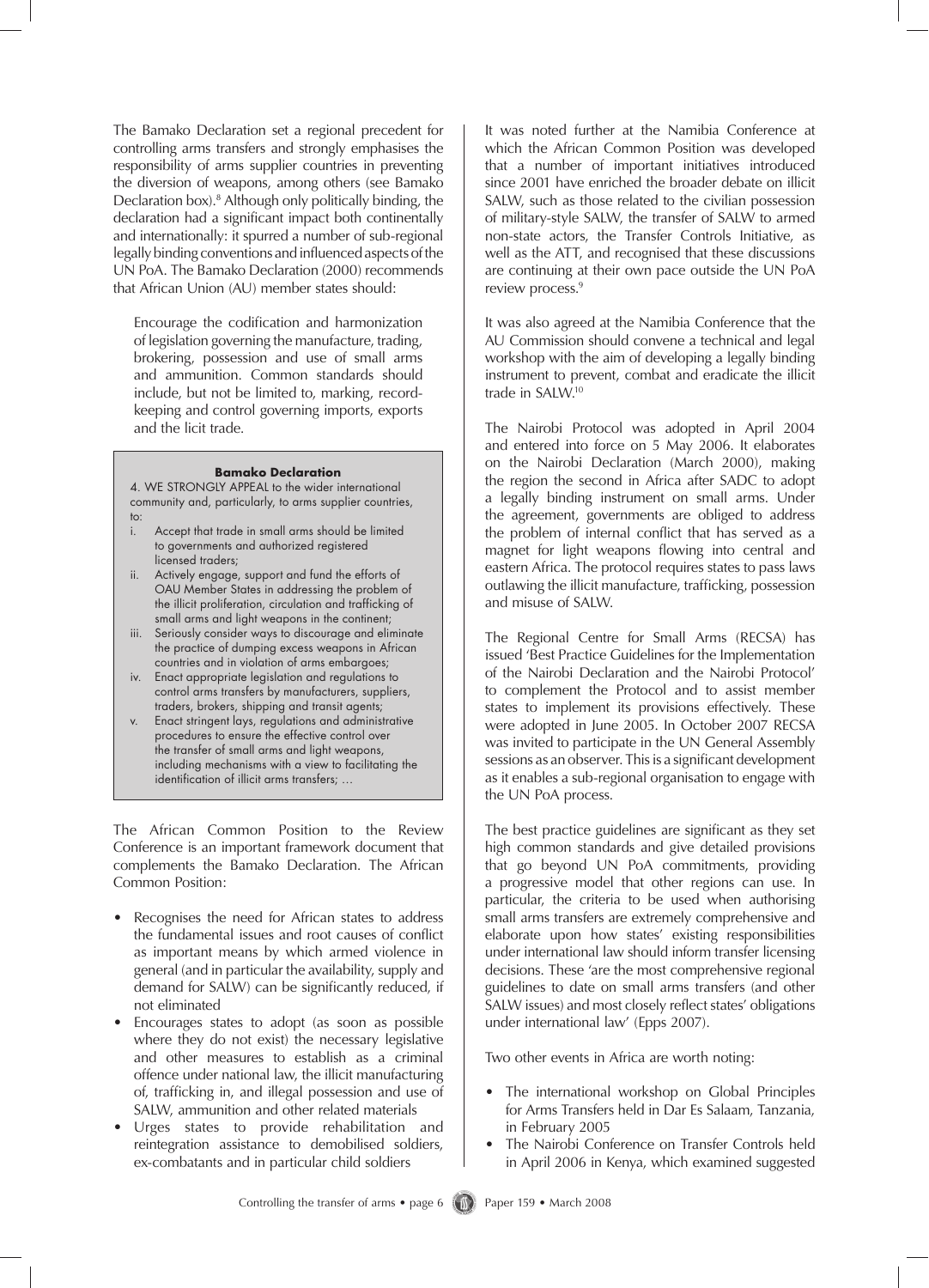global guidelines for national controls governing SALW transfers

#### **Nairobi Protocol**

Article 10

Import, Export, Transfer and Transit of Small Arms and Light Weapons

- Each State Party shall establish and maintain an effective system of export and import licensing or authorisation, as well as of measures on international transit, for the transfer of small arms and light weapons.
- Before issuing export licences or authorisations for shipments of small arms and light weapons, each State Party shall verify:
	- i. that the importing States have issued import licences or authorisations; and
	- ii. that without prejudice to bilateral or multilateral agreements or arrangements favouring landlocked States, the States have, at a minimum, given notice in writing, prior to shipment, that they have no objection to the transit.
- The export and import licence or authorisation and accompanying documentation together shall contain information that, at a minimum, shall include the place and the date of issuance, the date of expiration, the country of export, the country of import, the final recipient, a description and the quantity of the small arms and light weapons and, whenever there is transit, the countries of transit. The information contained in the import licence must be provided in advance to the transit States.
- The importing State Party shall inform the exporting State Party of the receipt of the dispatched shipment of small arms and light weapons.
- Each State Party shall, within available means, take such measures as may be necessary to ensure that licensing or authorisation procedures are secure and that the authenticity of licensing or authorisation documents can be verified or validated. …

The Global Principles for Arms Transfers workshop discussed, *inter alia*, a set of five minimum principles that could be considered when reviewing procedures and documentation, permits, and express and conditioned limitations for the export, import and transfer of arms. There was overall consensus at the workshop that, as a minimum, states must ensure that (SaferAfrica 2005):

- All transfers be authorised through a physical permit or licence
- Existing obligations under relevant international law should be respected
- Arms embargoes imposed by the UN Security Council should be respected and enforced
- The issuance of permits or licences should consider the risk that exported arms might be used in the commission of serious violations of human rights or international humanitarian law, including the risk that such arms might be diverted into the wrong hands such as terrorists
- The issuance of permits or licences may affect regional and/or internal security and stability

With respect to the Nairobi conference, participants reaffirmed their commitment to strengthening national controls on SALW transfers in accordance with the UN PoA. In particular they committed to ensuring the effective licensing, end-use control, safe storage, marking and record keeping, and information exchange by the relevant national authorities of all countries involved in any SALW transfer to prevent the diversion of SALW to unauthorised end-users.

Participants also recognised the need for enhanced cooperation and assistance in order to strengthen the capacity of states to develop and implement the UN PoA effectively, including SALW transfer controls, and undertook to:

- Ensure that all transfers of SALW are subject to effective national licensing or authorisation procedures in order to prevent their diversion to any party other than the declared end-user
- Make every effort, in accordance with national laws and practices, without prejudice to the right of states to re-export SALW that they have previously imported, to notify the original exporting state, in accordance with their bilateral agreements before the retransfer of those weapons

Kenya submitted these guidelines as a working paper to the UN Review Conference; however, the need to set international standards for the transfer of SALW was not agreed to as some states viewed them as having serious implications for licit transfers between states, while other states felt they went beyond the scope of the UN PoA.

## **Case study: Southern Africa**

The SADC member states, through the drafting and signing of the SADC Firearms Protocol which entered into force on 8 November 2004, are committed to reducing the proliferation of small arms in the region. The SADC Firearms Protocol commits member states to standards relating to, *inter alia*, the coordination of procedures for the import, export and transit of firearms shipments.

The SADC region has recently begun to address the topic of arms transfer controls and the problems that occur when there are minimal national regulations to control the legal, and to curtail the illicit, transfer of weapons. While most Southern African countries are in the process of redrafting their national legislation to include controls on the flow of weapons into the region, only Mauritius and South Africa have completed this process.

A number of Southern African states have established national focal points (NFPs) to help coordinate different government agencies working on various aspects of small arms. These NFPs are in the process of developing

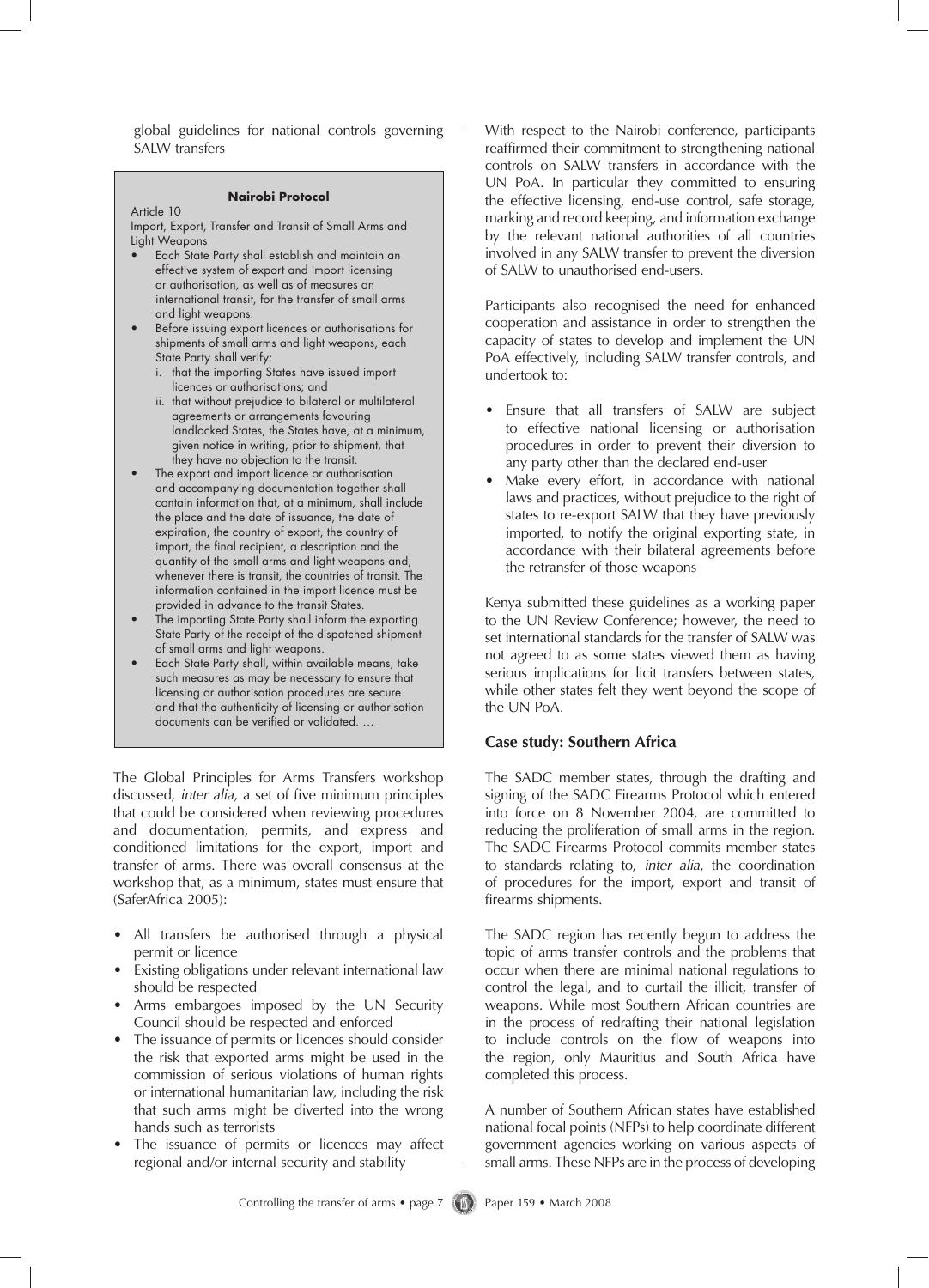national action plans. Some have hosted national conferences and participants thereat have included state agencies, parliamentarians, traditional leaders, CSOs such as trade unions and non-governmental associations and locally based international organisations. Besides drawing up an action plan and budget, many NFPs see their role as raising public awareness among civil society as well as informing delegates of the nature of their national, regional and international commitments.

#### **SADC Firearms Protocol**

The SADC Firearms Protocol requires each member state to:

- Enact national legal measures to ensure proper controls over the manufacturing, possession and use of firearms and ammunition
- Promote legal uniformity and minimum standards as to the manufacture, control, possession, import, export and transfer of firearms and ammunition
- Ensure the standardised marking of firearms at the time of manufacture
- Destroy surplus, redundant or obsolete state-owned firearms and related materials
- Become party to international instruments relating to the prevention, combating and eradication of illicit manufacturing of, excessive and destabilising accumulation of, trafficking in, possession and use of firearms, ammunition and other related materials
- Establish as criminal offences the illicit manufacturing, possession, trafficking and use of firearms, ammunition and other related materials
- Establish national inventories of firearms held by security forces and other state bodies and to enhance their capacity to manage and maintain their secure storage
- Develop and improve transparency in firearms accumulation, flow and policies relating to civilian owned firearms and to establish national firearms databases to facilitate the exchange of information on firearms imports, exports and transfers

As early as 1999, the SADC Council identified the Southern African Regional Police Chiefs Cooperation Organisation  $(SARPCCO)^{11}$  as the implementation agency for the SADC Policy on Small Arms and Cross Border Crime Prevention (SADC Council Decision, 13–14 August 1999). However it was not until August 2007 at the 12<sup>th</sup> SARPCCO Annual General Meeting in Lusaka, Zambia that the Council of Police Chiefs resolved that the National Focal Point Coordinators' Forum (to be known as the Regional Coordinating Committee [RCC] on Small Arms and Light Weapons) would act as the driving force for implementation, as envisaged by Article 17 of the SADC Protocol.

The SARPCCO Secretariat, in conjunction with the central firearm registries of member countries, are presently developing standard operating procedures to serve as a guideline for implementing regional standards with regard to the SADC Firearms Protocol, in part because of the slow progress being made with respect to the review of national legislation

among its member countries. The draft manual details procedures to be used for the import and export of firearms and ammunition, including import procedures, requirements for an import licence, requirements for a temporary import licence/permit/authorisation, export of firearms and ammunition as well as transit procedures and requirements. Angola, the Democratic Republic of the Congo (DRC) and Madagascar still need to accede to the Protocol.

## **SADC protocol on the control of firearms, ammunition and other related materials in SADC**

| Country      | Signature | Ratification                                                                             |  |
|--------------|-----------|------------------------------------------------------------------------------------------|--|
| Angola       |           |                                                                                          |  |
| Botswana     | 14.08.01  | 14.08.01                                                                                 |  |
| DRC.         | 14.08.01  |                                                                                          |  |
| Lesotho      | 14.08.01  | 27.09.02                                                                                 |  |
| Madagascar   |           |                                                                                          |  |
| Malawi       | 14.08.01  | 24.09.02                                                                                 |  |
| Mauritius    | 14.08.01  | 04.01.02                                                                                 |  |
| Mozambique   | 14.08.01  | 20.09.02                                                                                 |  |
| Namibia      | 14.08.01  | 08.10.04                                                                                 |  |
| South Africa | 14.08.01  | 27.01.03                                                                                 |  |
| Swaziland    | 14.08.01  | 01.08.06                                                                                 |  |
| Tanzania     | 14.08.01  | 24.12.02                                                                                 |  |
| Zambia       | 14.08.01  | 00.01.03                                                                                 |  |
| Zimbabwe     | 14.08.01  | Ratified and deposited but not<br>yet recorded as such by the<br><b>SADC Secretariat</b> |  |

### *Ratification status as of 30 July 2007*

*Source: Southern African Regional Police Chiefs' Cooperation Organisation (SARPCCO), February 2008* 

#### *Mauritius*

Mauritius imports weapons and ammunition primarily for use within its state security forces. To date, Mauritius has not experienced significant inflows of firearms for either legal or illegal use; however, there are suggestions that organised crime operations are targeting the island as a springboard for the movement of firearms to other conflict areas in Africa. The Mauritian police believe that transnational organised criminal organisations may in future use the stability on the island to conduct their activities by moving firearms from one conflict area to another without these firearms entering Mauritius.12

#### *Firearms Act (No. 1 of 2006)*

After the Mauritius Police embarked on a process to review the Firearms Act on 18 April 2006, the Cabinet approved a new Firearms Bill (No. 1 of 2006).

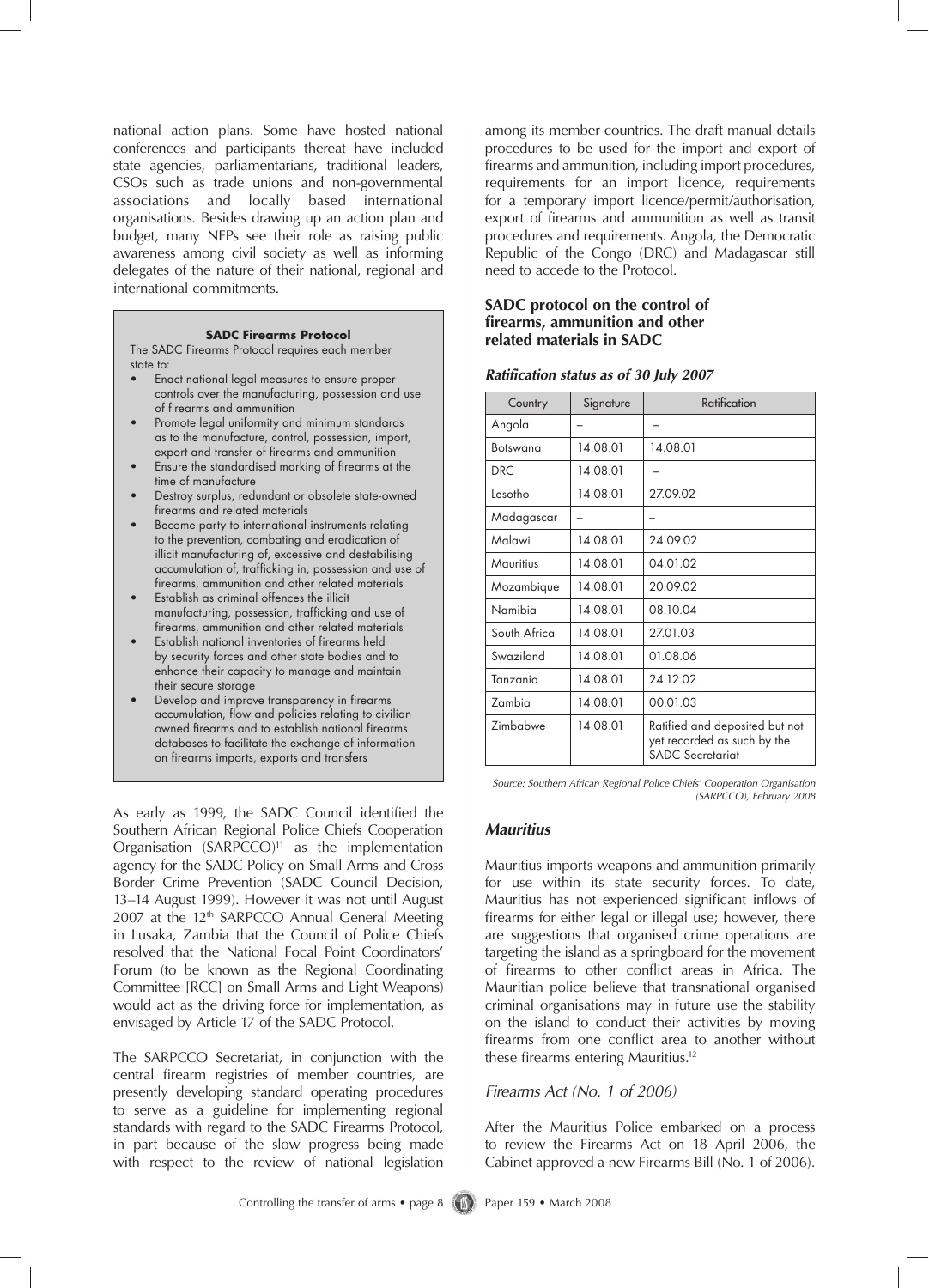Within the context of Mauritian firearms legislation, the transfer of weapons includes 'to let on hire, give, lend, and part with possession' (Mauritius Firearms Act 2006).

A 'dealer in firearms' means any person who manufactures, sells, transfers, repairs, tests or proves firearms or ammunition for the purpose of trade or business. Mauritian law also includes stipulations for monitoring, confiscating and tracking the transfer of individual firearms. In order for a person to transfer or sell firearms they must be registered as a dealer.

The Mauritius Firearms Act of 2006 further articulates regulations on transfers by stating that:

No person shall sell or transfer to any other person, other than a registered dealer in firearms, any firearm or ammunition, unless that other person produces a firearm licence authorising him to purchase or acquire it; No person shall sell or transfer any firearm or ammunition to, or repair, prove, or test any firearm or ammunition for, any other person whom he knows, or has reasonable ground for believing, to be under the influence of intoxicating liquor or a dangerous drug or is of unsound mind; Every person, other than a registered dealer in firearms or gunsmith, who intends to part with the possession of any firearm or ammunition by way of sale, letting on hire, pledge, gift, or loan for use, to any other person, shall, 15 days prior to such parting with possession, give to the Commissioner a notice of such parting with possession, stating his name and address and the name and address of that other person, the type and calibre of the firearm, the maker's name, the identification number or other distinguishing mark and the quantity of ammunition.

The Firearms Act further limits the transfer of weapons to individuals who have committed a crime or who are under the influence of intoxicating substances. In order to control the transfer of weapons Mauritius, like South Africa, has developed a system to register and license the import and export of firearms into and out of the country.

# *South Africa*

Prior to 1994 and under the apartheid regime, most arms import and export control in South Africa was entrusted to the Armaments Development and Production Corporation (Armscor). The controls applicable to sales were detailed in a 'logistics' (log) pamphlet, which set out standard procedures to regulate and control armaments sales between the South African Defence Force and Armscor. Armscor operated as the agent of the military and was obliged to act 'strictly according to business principles'. Under this control regime Armscor was entitled to sell off surplus stocks.

Annexed to the log pamphlet was a worldwide country categorisation, reflecting whether armaments may or may not be sold to each of the 179 countries. The Defence Foreign Policy Committee (DFPC) was responsible for devising the list, which was subject to Cabinet approval. The DFPC assigned each country to one of three groups:

- Group I countries with no limitation in respect of marketing and exports
- Group II countries to which only 'non-sensitive' armaments may be exported
- Group III countries to which no marketing or exports may occur

It should be noted that 'non-sensitive' armaments (Group II) included automatic and semi-automatic firearms (Commission of Inquiry Into Alleged Arms Transactions Between Armscor and One Eli Wazan and Other Related Matters, 1995).

South Africa today has several new and radically different policies and laws aimed at controlling the flow of weapons into and out of the country. These include:

- A ban on the sale of surplus weapons
- A National Conventional Arms Control Act (No. 41 of 2002) detailing requirements that must be adhered to for the export of firearms, and an associated National Conventional Arms Control Committee (NCACC) providing for political oversight
- The Firearms Control Act (No. 60 of 2000)

# *Destruction of surplus state stock*

At the national level, the South African government has adopted a number of important measures to meet its international and regional obligations. It has, among other steps, developed and implemented a policy position that all *surplus*, redundant, obsolete and confiscated small arms of a calibre below, and including, 12,7 mm be destroyed in order to prevent these from ending up in the illicit small arms trade.<sup>13</sup> The effective collection and disposal of both (confiscated) weapons and surplus stocks is in the broader interests of non-proliferation but is also important for preventing further diffusion through theft and corruption (Davis 2001).

It is with this in mind that in terms of Section II, paragraph 8 of the UN POA, member states undertake:

to regularly review the stocks of small arms and light weapons held by armed forces, police and other bodies authorised and ensure that

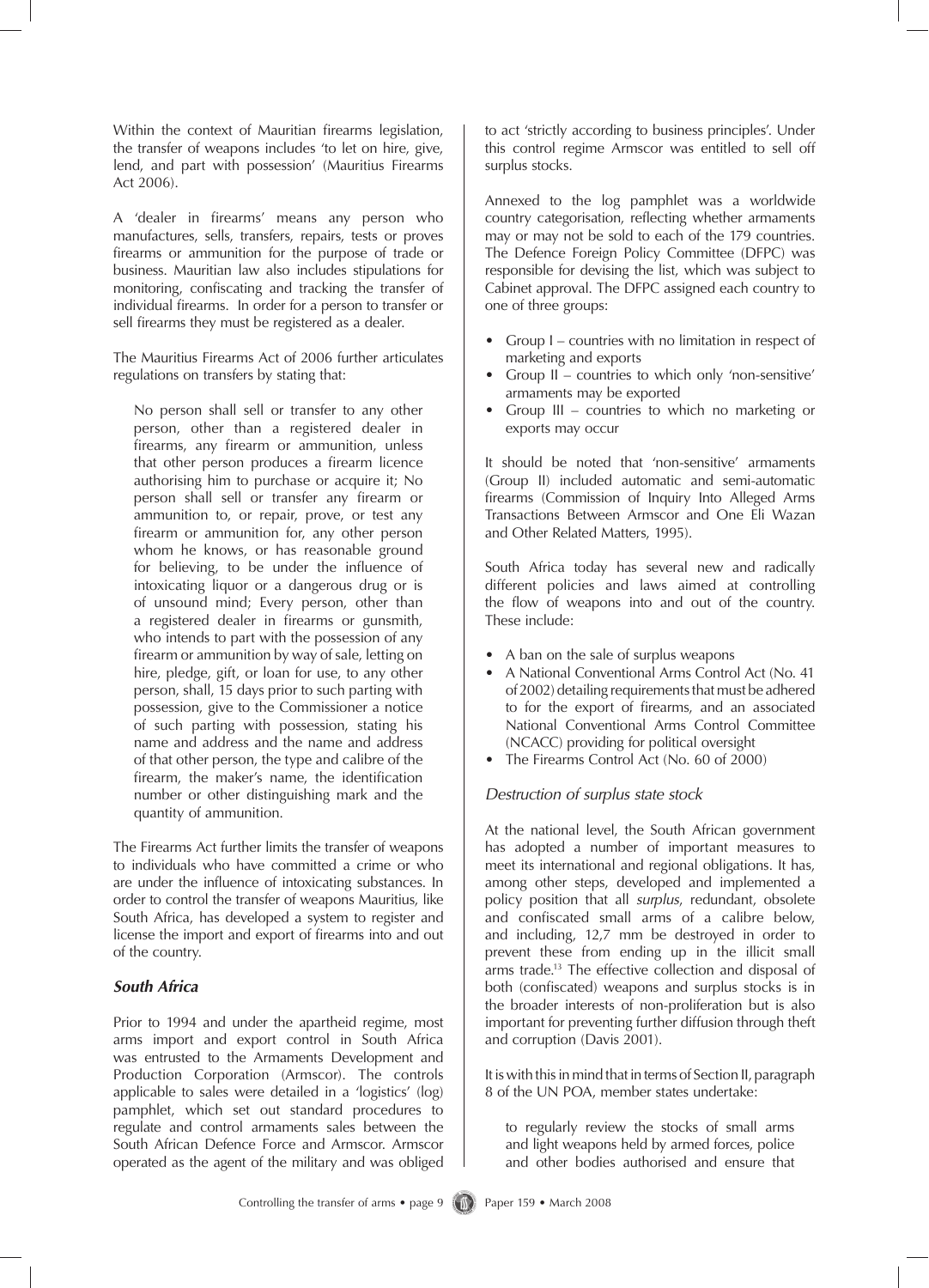such stocks declared by competent national authorities to be surplus to requirements are clearly identified, that programmes for the disposal, *preferably through destruction* [emphasis added], of such stocks are established and implemented and that such stocks are adequately safeguarded until disposal.

According to South African Police Commissioner Jackie Selebi (2002):

It is the South African Government's policy on the non-proliferation and control of small arms and light weapons that the disposal of such stocks be done *by means of destruction* [emphasis added].

# *National Conventional Arms Control Act*

South Africa has also established progressive export and arms brokering controls by means of the National Conventional Arms Control Act of 2002. The Act ncludes:

- Guidelines and criteria that are to be taken into account when considering marketing, contracting and export permits
- Requirements for the registration of all persons involved in brokering and regulations on the transactions that brokers may perform

The National Conventional Arms Control Act provides for a certain degree of transparency in the export of weapons and establishes a series of criteria (including human rights considerations) by which export licence applications are to be evaluated. Traders in conventional arms must take cognisance of the fact that in terms of section  $4(1)(b)$  of the Act, the following shall be taken into account by the NCACC when deciding on whether or not they may trade in conventional arms with a client in a particular country:

- South Africa's national interest and its international obligations and commitments, particularly as these relate to arms control, non-proliferation, disarmament and the implementation of international humanitarian law;
- National policy decisions not to trade in conventional arms and military equipment and/or material, equipment or technologies that could be used for the development or production of weapons of mass destruction, with
	- 1. countries involved in the systematic violation or suppression of humanitarian rights and fundamental freedoms;
	- 2. countries of proliferation concern;
	- 3. countries, individuals, groups, undertakings and entities mentioned in the United Nations Security Council Chapter 7 resolutions;
- 4. countries, individuals, groups, undertakings and entities involved in international crime;
- 5. countries, individuals, groups, undertakings and entities involved in international terrorism;
- 6. countries involved in armed conflict.

An important aspect of South Africa's policy is its annual release of arms transfers to the public via parliament – something which other African states need to take on board.

Transparency in the decision-making process is important for a number of reasons. First, in a democracy citizens should be able to hold their elected officials to account for their actions and for the manner in which public funds are used. As arms exports can be one of the more destructive elements of a government's foreign policy, it is crucial that relevant information is made publicly available in order to ensure effective accountability of government to the people. Second, transparency tends to keep governments honest, ensuring that they adhere to national arms export principles and criteria, as well as to international arms control treaties, conventions and relevant UN Security Council resolutions. The absence of transparency often contributes to an environment of impunity among the relevant government officials. Third, transparency has the potential to enhance regional and international peace and security and to build confidence between states, as the sharing of information reduces incidences of suspicion and misperception which could lead to inter-state conflict (Lamb 2007).

# *Firearms Control Act (No. 60 of 2000)*

In addition to the above-mentioned legislative frameworks, South Africa has a comprehensive and effective system of arms control and management aimed at controlling the supply, possession, safe storage, transfer and use of firearms as well as for detecting the criminal or negligent use of weapons (Firearms Control Act, No. 60 of 2000).

The Firearms Control Act (FCA) significantly strengthens existing regulations over the possession and use of firearms in the following ways:

- Criteria for obtaining a licence were expanded to include:
	- o a competency certificate which includes training in knowledge of the law and use of a firearm
	- o a demonstrated lack of substance dependence
- Increased administrative controls were adopted such as:
	- o limits on the number of firearms that any one individual can own
	- o regular licence renewals
	- o a licence may be revoked if an owner is posing a threat to him/herself or to his/her community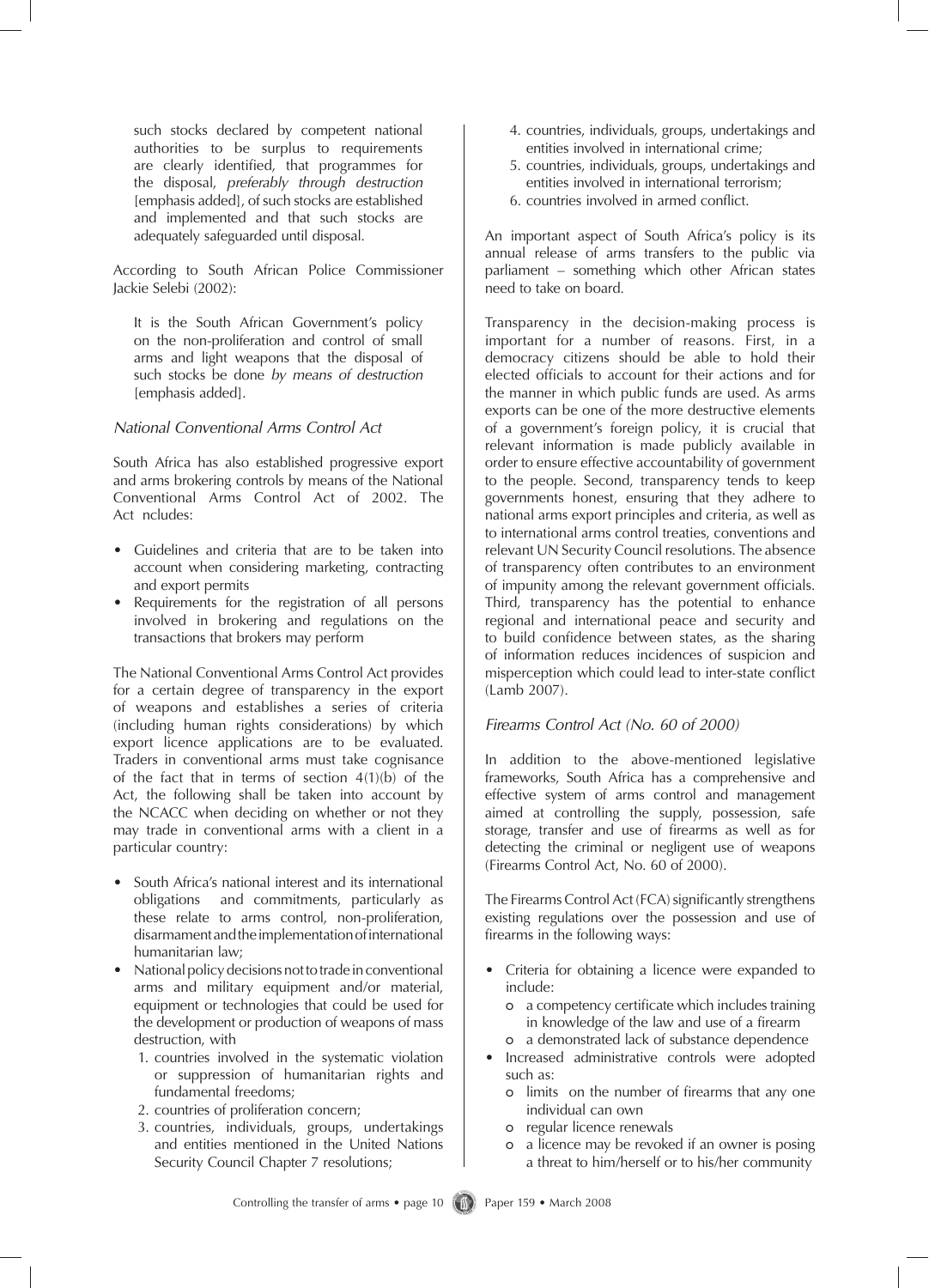- Greater police powers and stricter penalties such as:
	- o stricter penalties for offences committed under this Act, e.g. 25 years for illegal possession of a firearm
	- o search and seizure powers without warrants

The Act also deals with the import, export and carriagein transit of firearms and ammunition. No person may import into or export from South Africa any firearms or ammunition without an import or export permit. According to Chapter 8, section 73(1) and (2) of the FCA, the same applies to the in-transit carriage of any firearms or ammunition. A permit for the import of a firearm or ammunition also constitutes a licence to possess, but the registrar may impose conditions on the use of such weapons and may limit the period of use. An important addition in the FCA which effectively tightened a major loophole in the old Arms and Ammunition Act (1969) is that foreign hunters visiting South Africa may no longer leave their firearm(s), ammunition or any parts or components thereof as a gift – in effect, an illegal weapons transfer.

## **Conclusion and recommendations**

Africa has been an important role-player in supporting initiatives to strengthen SALW transfer controls and has taken seriously its commitments to implementing the provisions of the UN PoA, within the context of regionally agreed guidelines or legally binding commitments. However, outdated national legislation, obsolete regulatory measures, precarious peace processes, pervious borders and the lack of capacity on the part of governments to monitor the legal and illegal movement of firearms effectively, present enormous challenges in addressing small arms control in African. In addition, a fundamental concern among many African governments is the lack of resources and capacity to develop the necessary systems and equipment, such as computerised databases, ballistic testing machines and scanning devices.

This points to an important aspect of the UN PoA, which provides for capacity development and resource mobilisation to implement small arms controls as well as to make provision for international cooperation and assistance (see Section III). Although many affected states often lack the capacity to assess their own needs, this is often further undermined by 'donors' lack of knowledge of the different technical and financial needs of individual states and regions to implement the PoA' (quoted in Epps 2007).

Epps suggests that the challenges to the development of arms transfer principles are shared among donor governments and affected states and that these include the 'implementation of agreed instruments and the creation of greater capacity to regulate arms transfers' (Epps 2007).

A recent United Nations Institute for Disarmament Research (UNIDIR) global survey of the international assistance provided for implementing the UN PoA on small arms noted several problems with the estimated \$660 million spent over five years. UNIDIR (2007) points out the following:

- The PoA on the illicit trade in SALW makes it clear that it is the responsibility of states requiring assistance to request the assistance. Authorising, exporting and importing transfers are national prerogatives, and the same must therefore be said for the strengthening of national transfer controls
- The role of the international community is to support and facilitate SALW strategies
- Assistance must build, not replace, a state's own national resources and initiatives
- Assistance should not substitute for a state's own political will

Many, if not all, of these protocols are complex and a process needs to be instituted to prioritise which of the many provisions need to be addressed immediately. Concrete strategies and measurable implementation plans are needed that will see the successful and sustainable execution of these global and regional agreements.

It must, however, be acknowledged that donors face a number of challenges when attempting to assist states. Some of these challenges, which need to be urgently overcome, include:

- Lack of communication and coordination on the ground among different implementing agencies, and donor or recipient states not clearly communicating the assistance being implemented
- Not receiving the documentation and information from recipient states that are needed in order to approve funding
- Funding constraints for donors and practitioners relating to accountability and transparency
- Lack of means to measure the progress and impact of assistance in order to justify present and future expenditures to the public (UNIDIR 2007)

Although efforts are well under way to put in place processes to discuss the feasibility and scope of a global arms trade treaty which includes all weapon types, this must not detract from the fact that existing global instruments such as the UN PoA and the UN Firearms Protocol, although limited, provide sufficient guidelines to enable states to put in place effective small arms transfer control mechanisms at the regional and national levels. Section II, paragraphs 2, 11, and 12 of the UN PoA makes it clear that states have an obligation to put in place adequate laws and administrative procedures to ensure effective control over the manufacture, export, import, transit or re-transfer of SALW. Important policy work on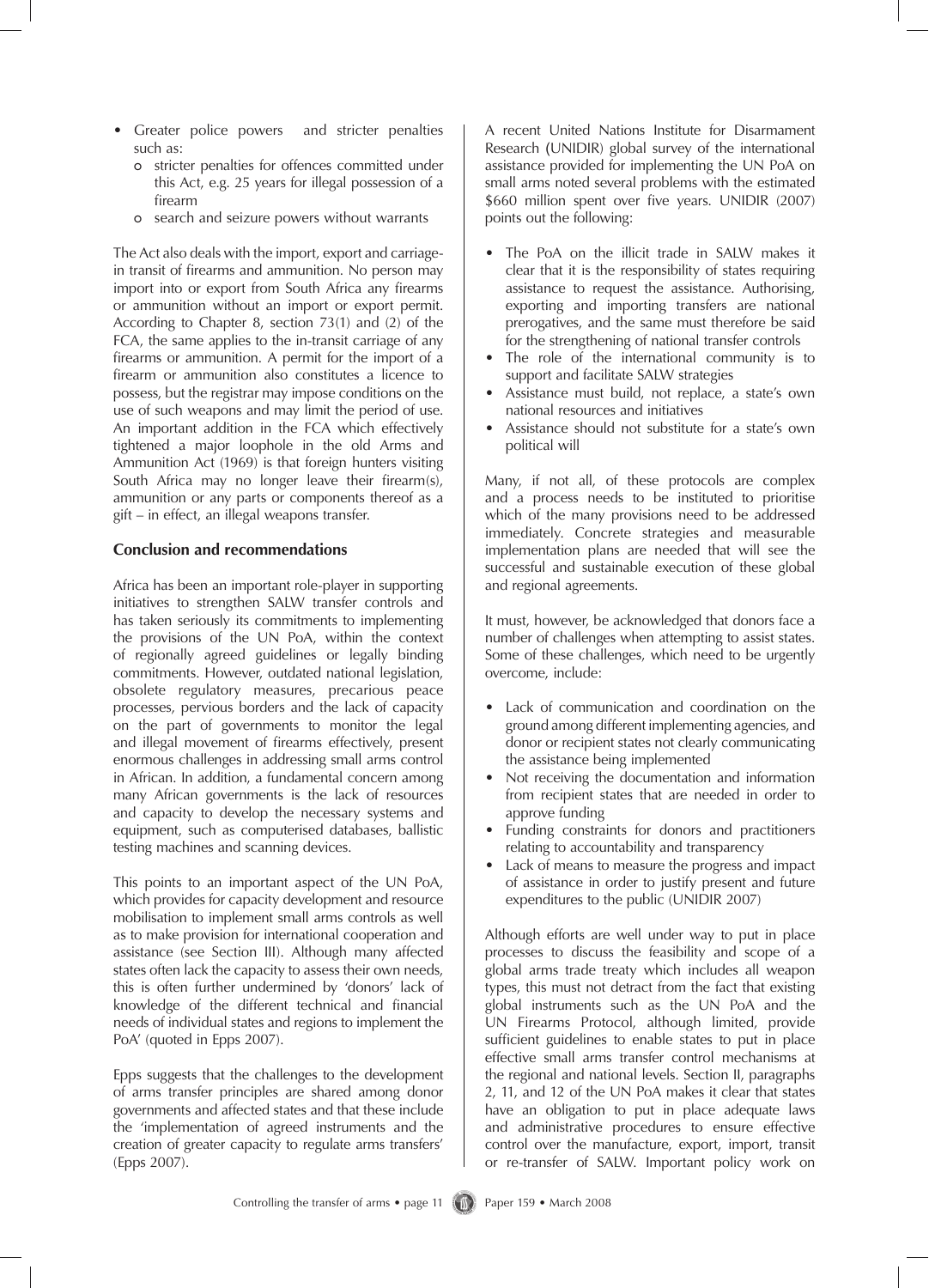small arms control has occurred in the global arena, and the focus and attention of both the international community and CSOs needs to be concentrated on implementing these commitments at both national and regional levels.

In summary, this paper has argued the following:

- The UN PoA recognises that the effective regulation and control of *legal* small arms transfers is critical to ensuring that the diversion of weapons from legal transfers into *illegal* circulation is both prevented and reduced.
- The term 'transfer' includes the import, export, transit and re-transfer, and end-user certificate regimes in both *receiving* and *supplying* countries. This means that each has roles and responsibilities in combating and preventing the illicit trade in weapons.
- The principle of developing common global principles or criteria on small arms transfer controls is now widespread.
- Transfer criteria are only one aspect of a state's overall arms transfer control system and concentrating only on developing globally agreed criteria might result in other aspects being neglected.
- A commitment to global standards is best understood and practiced at the national, regional and sub-regional levels. For example, agreements negotiated at a sub-regional or regional level are often more stringent than those agreed to at a global level.
- A range of innovative and far-reaching agreements have been concluded in Africa over the past ten years. These include the politically binding Bamako Declaration and the more recent African Common Position to the UN Review Conference, as well as legally binding instruments such as the SADC Firearms Protocol, the Nairobi Protocol and the ECOWAS Convention.
- National legislation and control regimes have an important place in effective arms export and import control systems.
- Emphasising the locus of control at the national level facilitates a more comprehensive approach to ensuring enforcement. This does not detract from or undermine efforts to build consensus for a global arms trade treaty or internationally agreed transfer criteria, but rather underscores the fact that work on small arms control has often been most effective and has had the biggest impact at regional and national levels.
- Without detracting from the importance and utility of new international initiatives, national and regional efforts over the past ten years to control the transfer of arms and the arms trade in general should not be subsumed under a set of global principles.
- Southern African countries are in the process of redrafting legislation to include controls on the flow of weapons into the region. The SADC region

has recently begun to address the topic of arms transfer controls and the problems that occur when there are minimal national regulations to control the legal, and to curtail the illicit, transfer of weapons.

- Mauritius and South Africa have several new and important policies and laws regarding the control of SALW. South Africa has instituted a ban on the sale of surplus weapons and has passed the National Conventional Arms Control Act (No. 41 of 2002) detailing requirements that must be adhered to in order to export firearms. It has established an associated National Conventional Arms Control Committee to provide for political oversight and has passed the Firearms Control Act, which is aimed primarily at regulating the use and ownership of firearms by civilians.
- Important policy work on small arms control has occurred in the global arena, and the focus and attention of both the international community and CSOs needs to be concentrated on implementing these commitments at national and regional levels.
- Common challenges to the development of effective transfer control mechanisms at the national level include the creation of greater capacity to implement already agreed global, regional and subregional instruments.
- Section III of the UN PoA provides for capacity development and resource mobilisation to implement small arms controls and to make provision for international cooperation and assistance.

# **Bibliography**

- African Union (formerly OAU) 2000. Bamako Declaration on an African Common Position on the Illicit Proliferation, Circulation and Trafficking of Small Arms and Light Weapons. Addis Ababa: AU.
- African Union 2006. Decision on a Common African Position on the UN Review Process on the Plan of Action on Small Arms and Light Weapons (DOC.EX.CL/215 (VIII). African Union, Eighth Ordinary Session. 16-21 January 2006. Khartoum, Sudan. Available at <http://www.africa-union. org/root/au/Documents/Decisions/com/AU6th\_ord\_ Council Decisions Jan2006 Khartoum.pdf >
- Amnesty International 2006. *Dead on time arms transportation, brokering and the threat to human rights*. Executive summary, AI Index: ACT 30/007/2006 [online]. Available at <http://web.amnesty.org/library/ index/engact300072006> [accessed 5 July 2007].
- Berkol, I 2007. *Analysis of the ECOWAS Convention on Small Arms and Light Weapons and recommendations for the development of an action plan*. Brussels: GRIP.
- Centre for Humanitarian Dialogue 2005. *Missing pieces: Directions for reducing gun violence through the UN process on small arms control*. Geneva: Centre for Humanitarian Dialogue.
- Commission of Inquiry into alleged arms transactions between Armscor and one Eli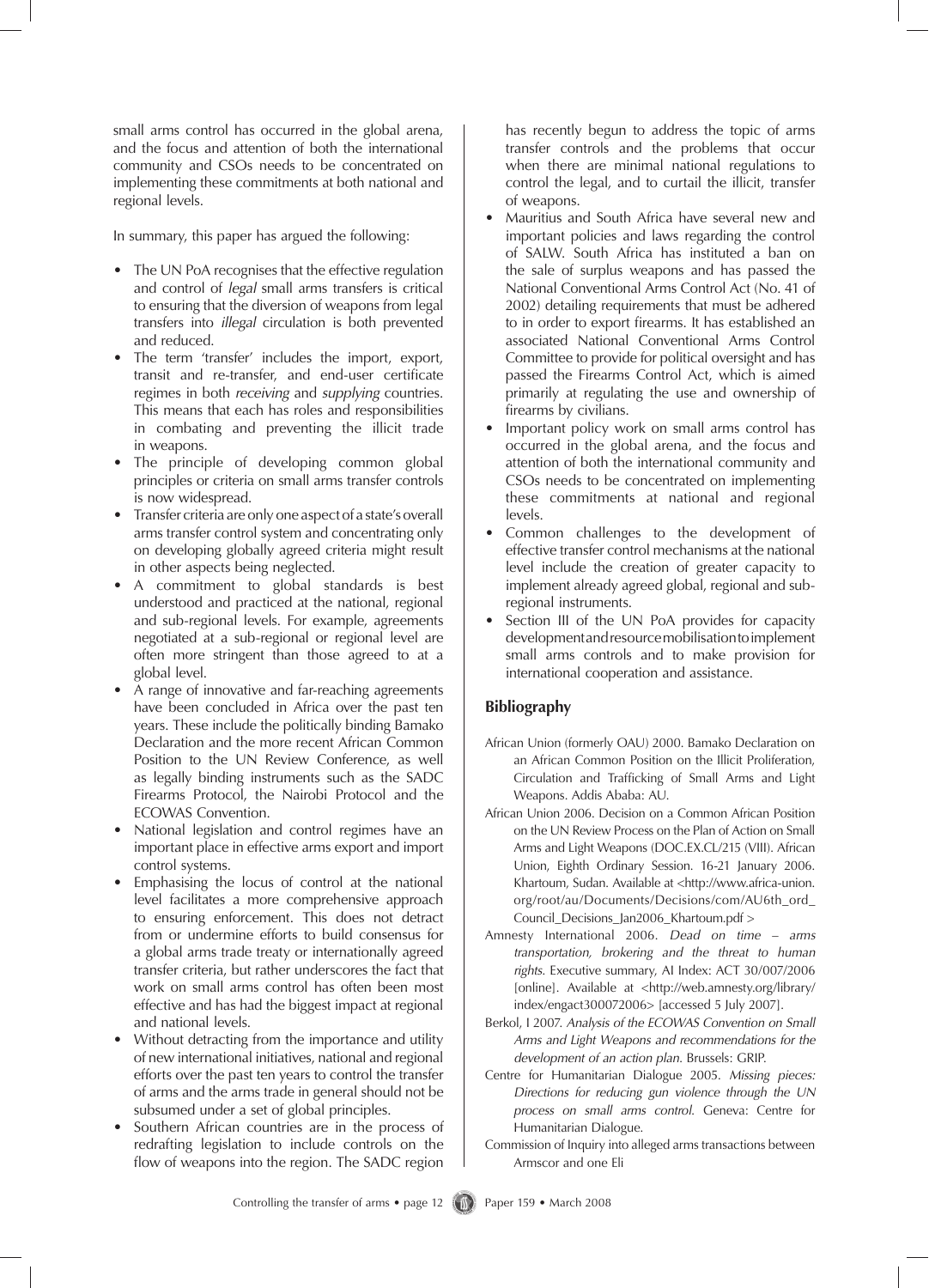- Wazan and other related matters, first and second report, Johannesburg 15 June 1995 and Cape Town, 20 November 1995.
- Control Arms 2007. *Governments show overwhelming support for arms treaty, media release*, 26 June 2007 [online]. Available at <http://www.controlarms.org/> [accessed 5 July 2007[.
- Crowley, M, Isbister, R and Meek, S 2002. *Building comprehensive controls on small arms manufacturing, transfer and end-use*. Biting the Bullet. Briefing 13. Washington and London: International Alert and Saferworld.
- Davis, I 2001. Removing surplus small arms and light weapons from Russian society: Lessons from weapons collection and destruction programmes in other countries and regions. Paper presented at a seminar co-hosted by PIR Centre for Policy Studies (Moscow) and Saferworld (London), 6-7 December.
- Epps, K 2007. Regional dimensions of small arms transfer standards. *The Ploughshares Monitor*, 28(2):16-18.
- EU 199. Code of Conduct for Arms Exports, 8 June 1998. Brussels: EU.
- *Firearms Control Act* (Act 60 of 2000). Pretoria: Government of South Africa. Available at <http://www.gov.za/gazette/ acts/2000/a60-00.pdf>.
- IANSA 2006a. Bullets from Greece, China, Russia and United States found in rebel hands in Democratic Republic of Congo, 16 October 2006. Global Policy Forum.
- IANSA 2006b. *Controls on International Transfers of Small Arms*. Briefing paper. London: IANSA.
- International Alert 2005. *Developing International Guidelines for National Controls on SALW Transfers.* London: Biting the Bullet/Small Arms Consultative Group Process.
- International Alert 2006a. *Reviewing Action on Small Arms, 2006: Assessing the First Five Years of the Programme of Action*. London: Biting the Bullet/Small Arms Consultative Group Process.
- International Alert 2006b. *Developing International Guidelines for SALW Transfers to Non-State Actors*. London: Saferworld, International Alert and Bradford University.
- International Alert, Saferworld and University of Bradford, 2006. *Developing International Guidelines for National Controls on SALW Transfers*, March. London and Washington: International Alert, Saferworld and University of Bradford.
- International Regional Information Networks 2006. Small Arms: The Real Weapons of Mass Destruction, Global Policy Forum, May 2006. <http://www.irinnews.org/ IndepthMain.aspx?IndepthId=8&ReportId=58952> [accessed 5 July 2007].
- Lamb, G 2007. The transparency and accountability of South Africa's arms trade. *ISS Today*, 6 August.
- Lancaster House Conference 2003. *Implementing the UN Programme of Action: Strengthening Export Controls*. Chairman's summary, London 14-15 January. Available at <www.smallarmssurvey.org/files/portal/issueareas/ measures/t\_control.html>.
- Mariani, B 2006. Developing understandings and guidelines for small arms and light weapons transfer controls. Speech delivered in Moscow, 22 April.

*Mauritius Firearms Act No. 1 of 2006*.

- Maze, K and Parker S 2006. *International assistance for implementing the Programme of Action to Prevent, Combat and Eradicate the Illicit Trade in Small Arms and Light Weapons in All Its Aspects: Findings of a global survey*. Geneva, Switzerland: UNIDIR. Available at <http://www.unidir.ch/pdf/activites/pdf2-act313.pdf>.
- Meek, S and Stott N 2003. *Destroying surplus weapons: An assessment of experience in South Africa and Lesotho.* Geneva, Switzerland: UNIDIR.
- Meek S and Stott N 2004. *A guide to the destruction of small arms and light weapons: The approach of the South African National Defence Force*. Geneva, Switzerland: UNIDIR.
- Navias, M 1993. Towards a new South African arms trade policy. *South African Defense Review*, 13.
- Organization of American States 1997. Inter-American Convention Against the Illicit Manufacturing of and Trafficking in Firearms, Ammunition, Explosives, and other Related Materials of 1997.
- Organisation of Security and Cooperation in Europe 2003. *Handbook of best practices on small arms and light weapons*. Vienna: OSCE.
- Parker, S 2007. *Analysis of states' views on an arms trade treaty*. Geneva, Switzerland: UNIDIR.
- Project Ploughshares 2007. *Towards global standards: Regional experience in small arms transfer controls*. Edited papers from an international seminar, Regional Dimensions of Global SALW Transfer Principles, held in Waterloo, Canada, February 2007.
- Regional Centre on Small Arms 2004. Nairobi Protocol for the Prevention, Control and Reduction of Small Arms and Light Weapons in the Great Lakes Region and the Horn of Africa, Nairobi, Kenya, April 2004.
- Regional Centre on Small Arms 2005. Best Practice Guidelines for the Implementation of the Nairobi Declaration and the Nairobi Protocol on SALW (Nairobi Best Practice Guidelines). Nairobi, Kenya, June 2005.
- Regional Centre on Small Arms 2006. Nairobi Conference on Transfer Controls, 20-21 April 2006.
- Response by the Republic of South Africa to the Request by the Secretary-General for Member States to Provide Views on a Legally Binding Instrument Establishing Common International Standards for the Import, Export and Transfer of Conventional Arms. <http://disarmament. un.org/UNODA\_Web\_Docs/CAB/ATT/South%20 Africa.pdf>. [accessed 5 August 2007]
- SaferAfrica 2005. *Global principles for arms transfers*. Conference report from the international workshop held at Golden Tulip Hotel, Dar Es Salaam, Tanzania, 20-22 February 2005.
- Selebi, J S 2002. Stockpile management and monitoring of small arms and light weapons. Paper presented at the African conference on the Implementation of the UN Programme of Action on Small Arms: Needs and Partnerships, Pretoria, South Africa, March.
- Skosana, X 2002. Arms control, South African style, the dynamics of post conflict-1994 arms export control policy, *ISS Occasional Paper,* 62.

Small Arms Survey, various years (2003, 2004, 2005, 2006).

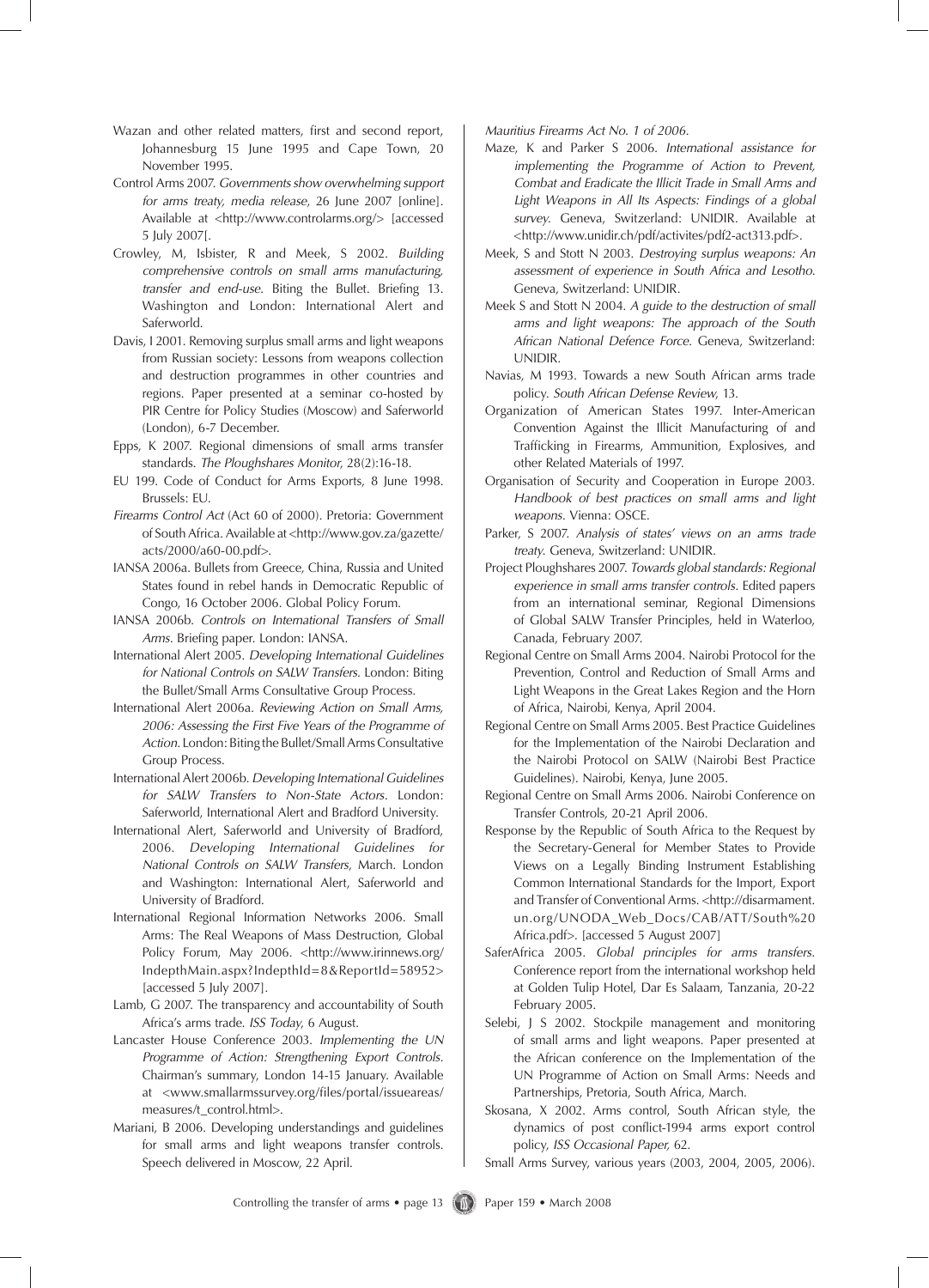Geneva: Graduate Institute of International Studies.

- Stott, N 2003. Implementing the Southern Africa Firearms Protocol: Identifying challenges and priorities, *ISS Occasional Paper,* 83.
- The Geneva Forum 2005. *Small arms and light weapons: Transfer controls*. Geneva: QUNO, UNIDIR and PSIS.
- UN 2004. *Report of the United Nations Conference on the Illicit Trade in Small Arms and Light Weapons in All Its Aspects*, 9-20 July 2001 (A/CONF.192/15). New York: UN.
- UNDP and WHO 2007. The diverse spectrum of actors and current global policy landscape. Unpublished paper in preparation for the review meeting of the Armed Violence Prevention Programme, Panama.
- UNGA 1997. *General and Complete Disarmament: Small Arms Note by the Secretary General*. United Nations General Assembly A/52/298 27 August 1997. New York: UN.
- UNGA 2003. *The illicit trade in small arms and light weapons in all its aspects, note by the Secretary General*. Report of the Group of Governmental experts established pursuant to General Assembly resolution 56/24 V of 24 December 2001, entitled 'The illicit trade in small arms and light weapons in all its aspects'. United Nations General Assembly A/58/138 11 July 2003. New York: UN.
- UNGA 2006. Towards and arms trade treaty: Establishing common international standards for the import, export and transfer of conventional arms. United Nations General Assembly Resolution A/RES/61/89, 18 December 2006. New York: UN.
- UNIDIR 2007. Opening Remarks: Session 9. Informal meeting on transfer control principles, 27–31 August 2007. Geneva: United Nations Institute for Disarmament Research.
- UN Office for Disarmament Affairs 2007. *The United Nations Disarmament Yearbook*, 31, 2006. New York: UN. Available at <http://disarmament.un.org>.

### **Notes**

- 1 In 2006, the ECOWAS Moratorium (Declaration of a Moratorium on the Importation, Exportation and Manufacture of Light Weapons in West Africa) was transformed into a convention which was adopted by all member states. The convention is a comprehensive instrument that addresses several essential elements of the UN PoA, such as the manufacture of small arms, their transfer and transparency in the trade.
- 2 See, for example, IANSA, *Reviewing Action on Small Arms, 2006: Assessing the First Five Years of the Programme of Action*. Biting the Bullet. Available at <www.iansa.org/ un/review2006/redbook2006/index.htm>.
- 3 At the 61st UN General Assembly meeting in 2006, member states adopted resolution A/RES/61/89 – Towards an arms trade treaty: Establishing common international standards for the import, export and

transfer of conventional arms. The resolution called on the secretary-general to 'seek the views of Member States on the feasibility, scope and draft parameters for a comprehensive, legally binding instrument establishing common international standards for the import, export and transfer of conventional arms, and to submit a report on the subject to the General Assembly at its sixty-second session'. It also called on the secretarygeneral to establish a group of governmental experts to address such a treaty and to report on its findings at the 63rd session of the General Assembly. For an analysis of states' views see Parker 2007.

- 4 See for example, the IANSA (2006b) briefing paper, which makes the case that states must use the review conference on the small arms and light weapons Programme of Action to agree to a set of global principles on international arms transfers consistent with states' existing responsibilities under international law.
- 5 This Protocol, negotiated in Vienna from 1998, supplements the UN Convention on Transnational Organised Crime and was adopted by the UN General Assembly on 31 May 2001. It entered into force in June 2005 after having been ratified by more than 40 states. African countries that have so far ratified the Protocol include: Algeria, Benin, Burkina Faso, Cape Verde, Central African Republic, DRC, Kenya, Lesotho, Liberia, Libya, Madagascar, Malawi, Mali, Mauritania, Mauritius, Mozambique, Nigeria, Rwanda, São Tomé, Senegal, South Africa, Uganda, Tanzania and Zambia. (See <http://www.unodc.org/unodc/crime\_cicp\_signatures\_ firearms.html>).
- 6 The Lancaster House Conference was hosted by the UK government in January 2003 to consider how to implement the commitments laid out in the UN PoA. The conference was attended by participants and observers from 49 countries, along with representatives from interested international organisations and NGOs.
- 7 'Active' means that arms sales are initiated and officially carried out by governments; 'passive' means that governments license arms sales by private companies.
- 8 It was adopted in Bamako, Mali, December 2000 by the member states of the then Organisation of African Unity (OAU).
- 9 African governmental experts met in Windhoek, Namibia for the Second Continental Conference of African Government Experts on Illicit Trade in SALW from 14–16 December 2005.
- 10 With the reservation of Egypt.
- 11 SARPCCO was established in 1995 to coordinate work between the police forces in Southern Africa on issues that were undermining security and stability in the subregion.
- 12 Interview with Mauritian police officer, 27 September 2006.
- 13 See also Meek & Stott 2003 and 2004.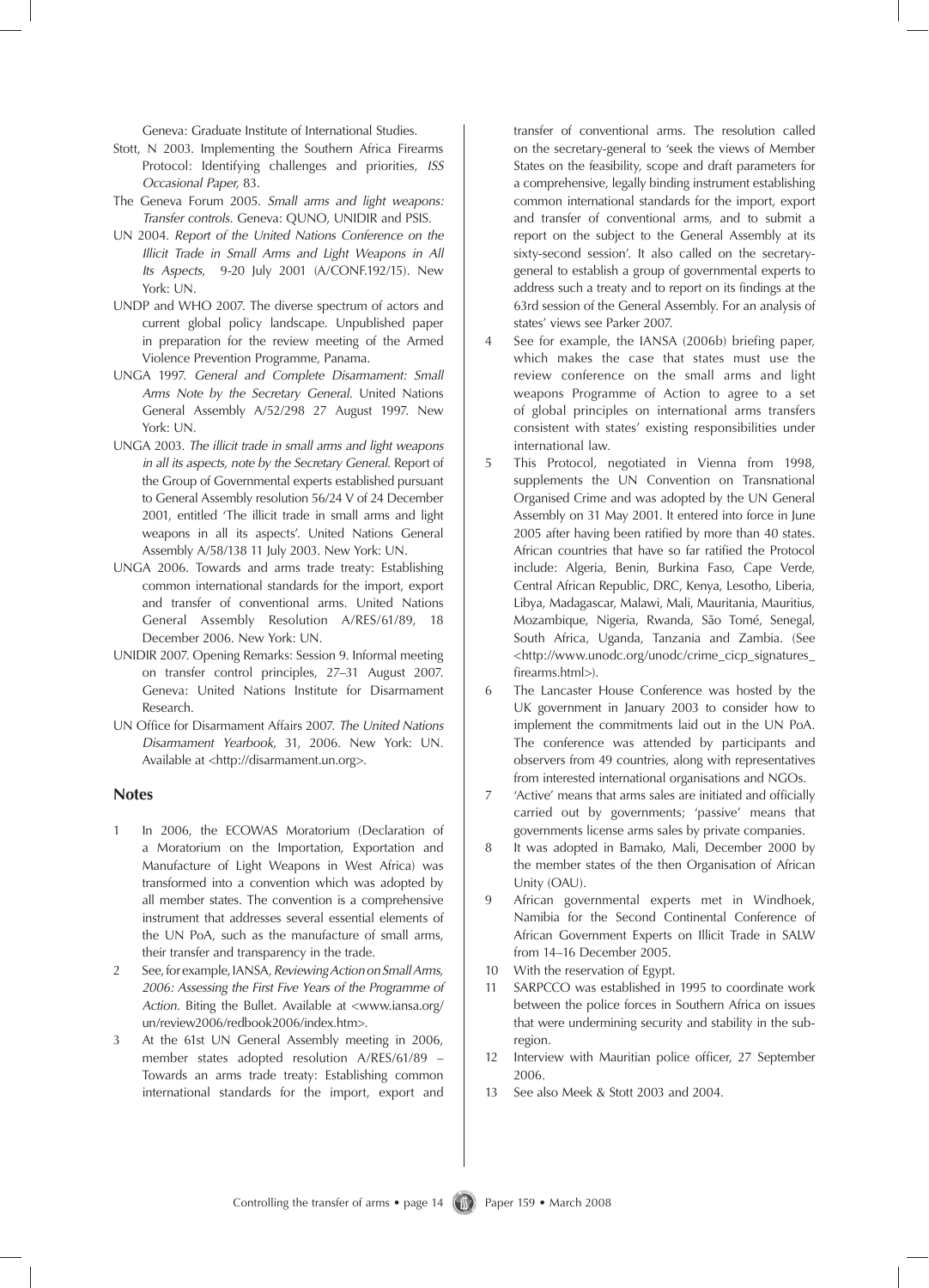# **Subscription to ISS Papers**

If you would like to subscribe to ISS Paper series, please complete the form below and return it to the ISS with a cheque, or a postal/money order for the correct amount, made payable to the **Institute for Security Studies** (marked not transferable).

Please note that credit card payments are also welcome. You can also deposit your payment into the following bank account, quoting the invoice number and the following reference: PUBSPAY.

**ISS bank details:** ABSA, Brooklyn Court, Branch Code: 634156, Account number: 405 749 8921

| Title             | Surname                                                    |                    | Initials                                                                                                                                                                                                                         |  |
|-------------------|------------------------------------------------------------|--------------------|----------------------------------------------------------------------------------------------------------------------------------------------------------------------------------------------------------------------------------|--|
| Organisation      |                                                            |                    |                                                                                                                                                                                                                                  |  |
| Position          |                                                            |                    |                                                                                                                                                                                                                                  |  |
| Postal<br>address |                                                            |                    |                                                                                                                                                                                                                                  |  |
| Country           |                                                            |                    | Postal Code                                                                                                                                                                                                                      |  |
| Tel               | Fax                                                        |                    | E-mail                                                                                                                                                                                                                           |  |
|                   | <b>ISS PAPERS SUBSCRIPTION 2008 - MIN 8 PER YEAR</b>       |                    |                                                                                                                                                                                                                                  |  |
| South Africa      |                                                            | African countries* | <b>International</b>                                                                                                                                                                                                             |  |
| R 150.00          |                                                            | US\$ 30.00         | US\$ 40.00                                                                                                                                                                                                                       |  |
|                   | Zambia, Zimbabwe (formerly African Postal Union countries) |                    | Angola, Botswana, Burundi, Comores, Congo-Brazzaville, Democratic Republic of the Congo, Gabon, Kenya, Lesotho,<br>Madagascar, Malawi, Mauritius, Mozambique, Namibia, Reunion, Rwanda, Seychelles, Swaziland, Tanzania, Uganda, |  |